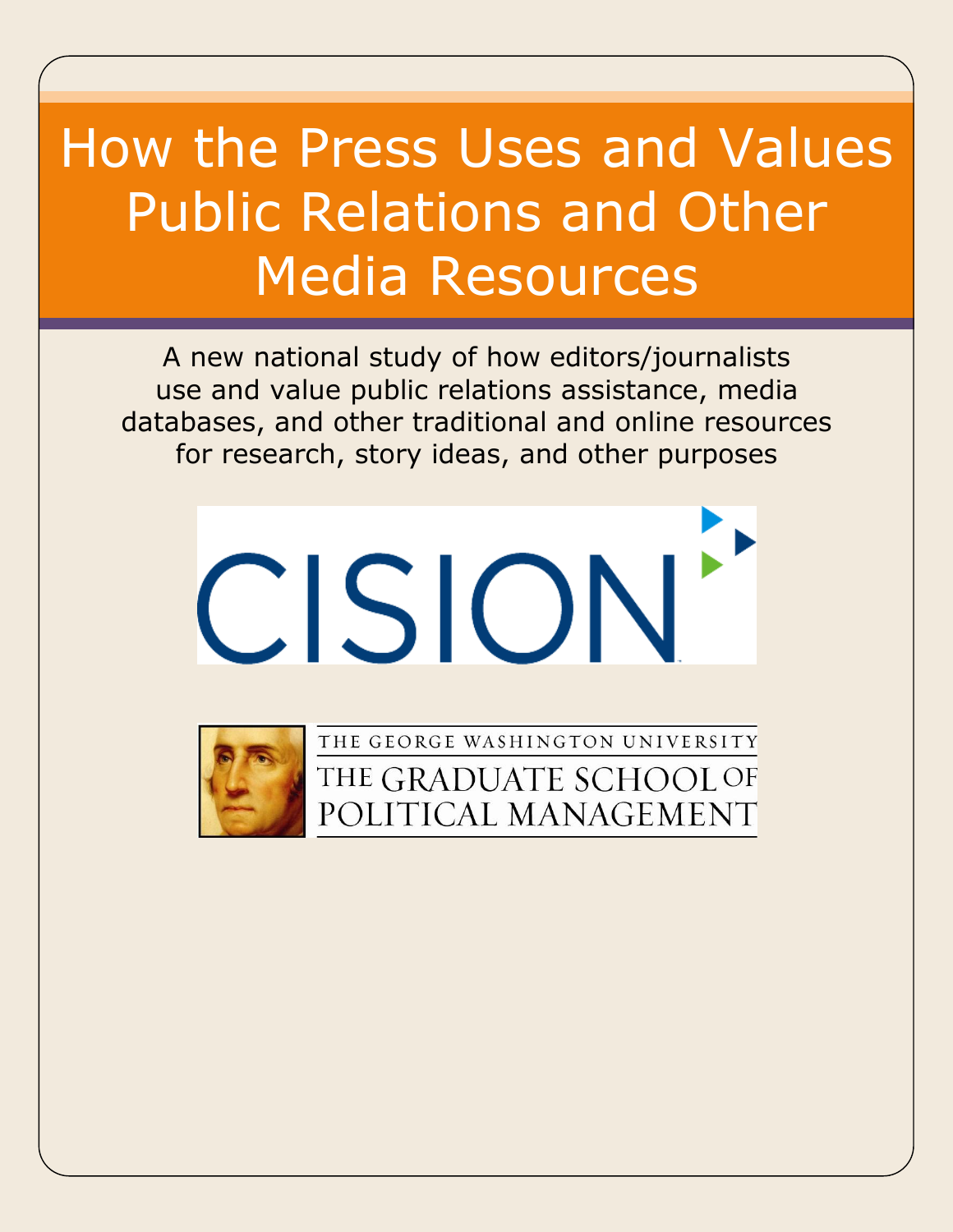Conducted by

# **Cision, Inc.**

in conjunction with

# **The George Washington University Graduate School of Political Management Strategic Public Relations Program**

#### **Research Concept & Project Development**

Don Bates, Founding Director, GSPM Strategic Public Relations Program

## **Analysis & Final Report**

Annette Arno, Research Director, Cision, Inc.

## **February 2009**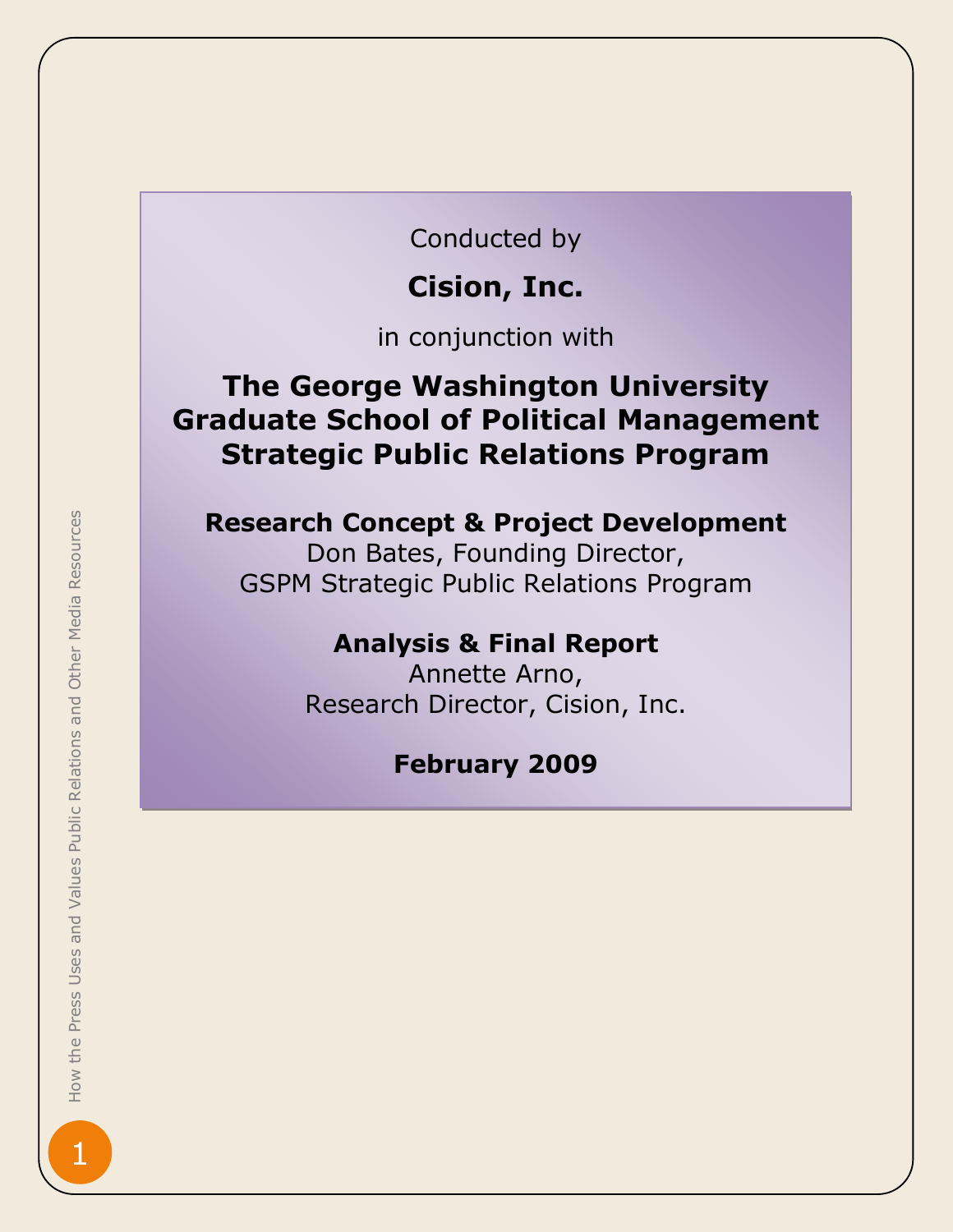# **Introduction**

This study of editors/journalists was conducted by Cision, Inc., in conjunction with the Strategic Public Relations Program at The George Washington University Graduate School of Political Management in Washington, DC.

**Don Bates**, Instructor and Founding Director of the Strategic Public Relations Program, devised the survey based on his prior studies of media practices and professional public relations. He also wrote and edited the research instrument, which was disseminated by Cision. Prof. Bates teaches writing and media relations. He has also taught at Columbia University, the New School University, and the New York Institute of Technology.

**Annette Arno**, Cision Research Director, analyzed the survey data and prepared the final report. Ms. Arno has more than 15 years of experience in market research. She has held senior positions at two full-service market research firms and one university survey center. Her research has addressed a variety of audiences, such as media outlets, commercial businesses, consumers, not-for-profit organizations, and government agencies. Her research studies have covered journalism, internal communications, customer satisfaction, advertising awareness, market/brand perception, and other subjects.

# **Study Goals**

- $\triangleright$  Inform best practices and teaching in the public relations and political management fields as they relate to media relations and media professionals.
- Deepen Cision's and GWU's understanding of how editors/journalists use and value outside resources, including social media.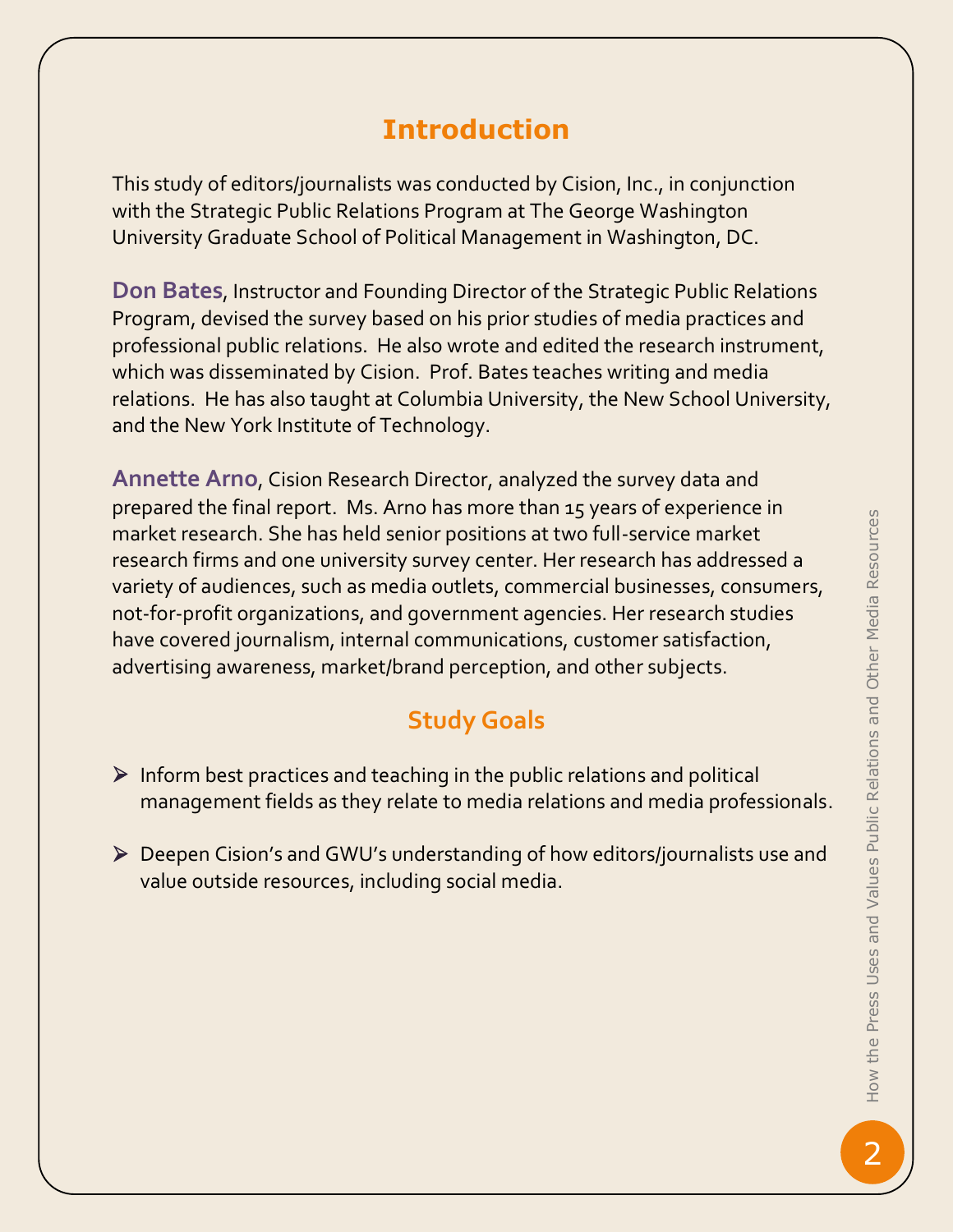## **Comment by Don Bates**

My deepest thanks to Cision and its resolute media guru, Ruth McFarland, for answering my inquiry for assistance in surveying the media on the important question of how they use and value outside resources. She and her company provided all of the horses needed to execute the study pro bono and in keeping with its intended goals. I also want to thank Larry Parnell, associate professor and the first full-time director of the Strategic Public Relations Program, for his support of this and related research. Neither I or GWU nor its Graduate School of Political Management received compensation for our involvement. My deepest thanks, as well, to my Fall 2008 Advanced Writing students for their help in focusing and sharpening the final questionnaire. Their names are listed below. This has been a labor of love.

**My Fall 2008 Graduate Students:** Jenny Burke; Ryan Duffy; Amy Dufour; Suzanne Dundas; Lindsey Geisler; Mallory Gianola; Amy Gray; Jeanene Harris; Yadira Lacot; Carrie Lingenfelter; Gwendolyn Maddox; Valene Marshall; Samantha McGovern; Adam Nelson; Matias Obludzyner; Julia Parmley; Laura Peed; Anne Rittman; Patrick Ryan.

#### **About Cision AB**

Cision AB [\(www.cision.com\)](http://www.cision.com/) empowers businesses to make better decisions and improve performance through its CisionPoint software solutions for corporate communication and PR professionals. Powered by local experts with global reach, Cision delivers relevant media information, targeted distribution, media monitoring, and precise media analysis. Cision has around 2,500 employees in Europe, North America and Asia, and has partners in 125 countries. Cision AB is quoted on the Nordic Exchange with a turnover of SEK 1.8 billion in 2008.

#### **About GWU's Strategic Public Relations Program**

Established in the fall of 2008, GWU's Strategic Public Relations Program offers a master's degree, both on campus and online, and a graduate certificate. The program is part of GWU's Graduate School of Political Management (www.gwu.edu/gspm), which also offers graduate degrees in political management, legislative affairs, and PAC management, in addition to a certificate in community advocacy for not-for-profit organizations, and international programs in Latin America and Europe.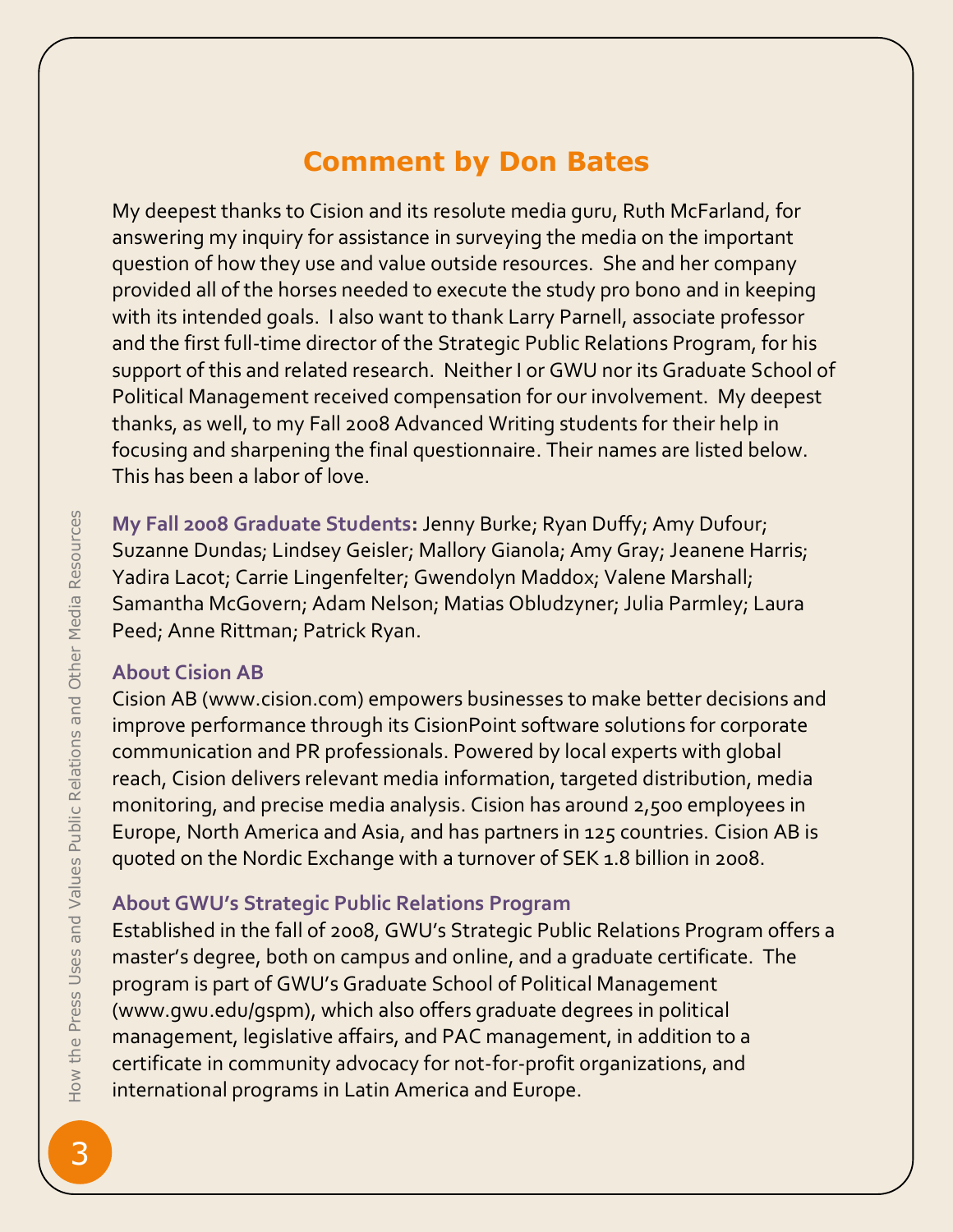# **Methodology**

This study of media professionals was conducted by Cision, Inc. in conjunction with Don Bates, Instructor and Founding Director of the Master's Degree Program in Strategic Public Relations at The George Washington University Graduate School of Political Management. The goal of the study was to both inform best practices and teaching in the public relations field as they relate to media professionals and also deepen Cision's understanding of editors' and journalists' use and perceived value of various resources, including social media.

A custom research instrument was developed jointly by Cision and GWU. The questionnaire consisted of both open-ended and closed-ended questions. Cision provided the list of 12,337 editor/journalists which were solicited by e-mail to participate in the 10-minute questionnaire. Data collection took place in November and December of 2008. Potential respondents were offered an incentive to participate of a free executive summary of the findings. Initial invitations were sent on November 13, 2008 with a reminder distribution on Nov 19, 2008, garnering 745 completed questionnaires. Of these, 39 percent classified themselves as working primarily at Magazines, 28 percent at Newspapers, 27 percent worked for Internet-based media (including blogs), 6 percent at Broadcast media and 1 percent at Newswire or news services.

Statistical analysis consisted of frequencies and cross-tabulations. Statistical testing based on a 95 percent confidence interval was implemented to analyze any differences in respondent sub-populations. Responses to open-ended questions are reported under Selected Verbatim Statements. Care should be used when interpreting the results for the Newswire/news service subgroup as they number only 6 in total.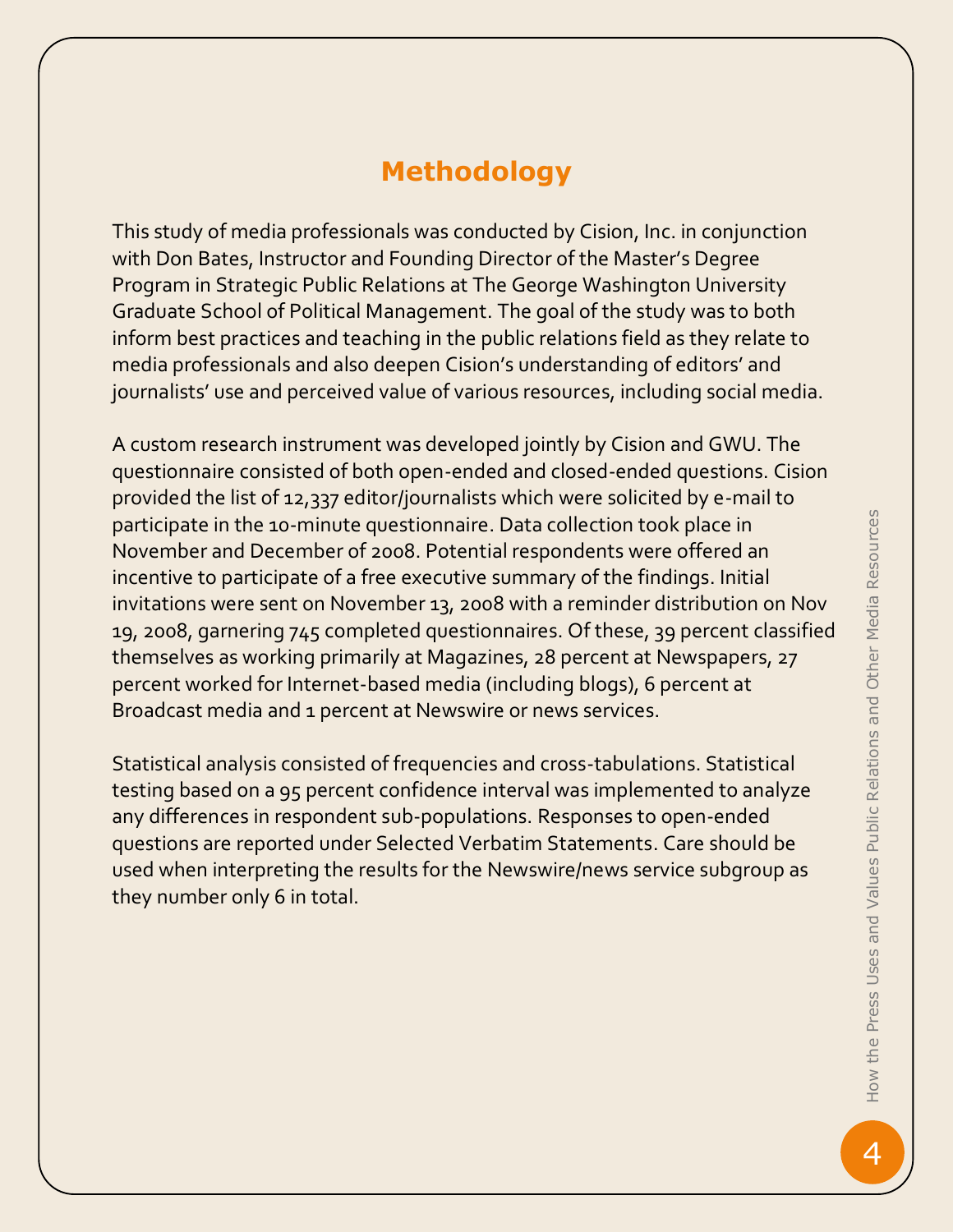# **Study Questions**

- $\geq 0$ 1. Which one of the following media types do you spend most of your professional time working for?
	- **•** Q1a. What is the geography this medium covers?
- $\geq 0$ 2. Do you work for any other media, in addition to your primary medium?
	- **•** Q2a. What is the geography this other/additional medium covers?
- Q3. In an average month, how often do you use each of the following sources in your editing and reporting?
- $\geq 0$ 4. How important to you are each of these sources for identifying or developing story ideas?
- $\triangleright$  Q5. How important to you are each of these sources for monitoring responses to your stories?
- $\triangleright$  Q6. Thinking about the e-mail pitches you receive from communications professionals, how much do you agree or disagree with each of the following?
- $\triangleright$  Q7. What other suggestions do you have for improving the quality of e-mail pitches you receive from communications professionals?
- ▶ Q8. How do you prefer to receive unsolicited e-mail pitches from communications professionals?
- $\geq$  Q9. What is your primary role in the media you work for?
- ▶ Q10. What is your age?
- $\geq$  Q11. How long have you been working in the media?
- ▶ Q12. Please add any other comments or suggestions regarding this survey or how PR professionals can work more efficiently and effectively with the media.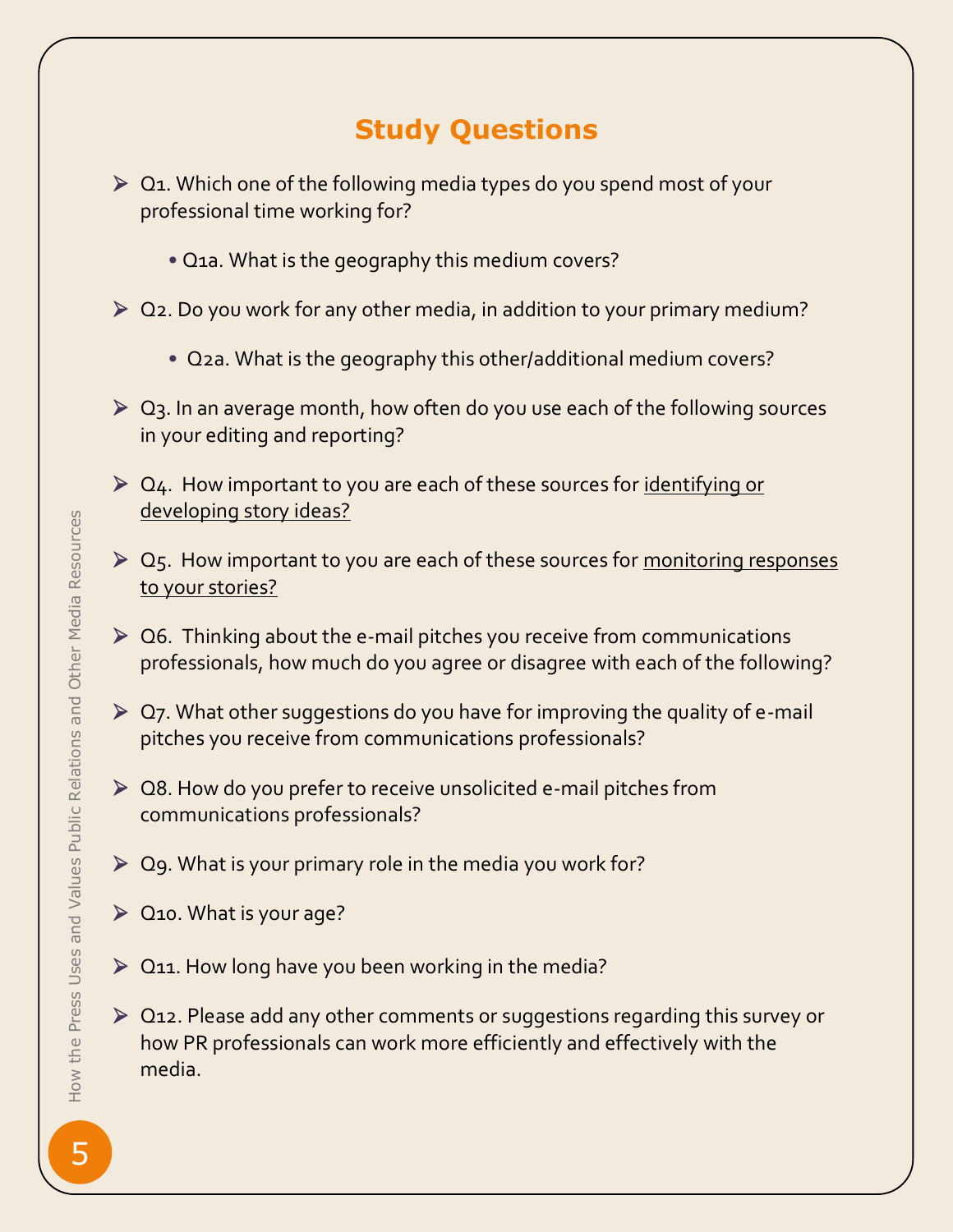# **Study Highlights**

- $\triangleright$  Website usage for editing and reporting "All the time" is highest among those age 30 – 49 (94%), followed by those age 50+ (92%) and then those age 29 or younger (91%).
- $\triangleright$  Social networking sites and podcasts are used least often for editing and reporting compared to other sources overall, and most often by editors/ journalists younger in age and experience. Blogs are used almost as often as trade journals, overall.
- $\triangleright$  Of the nine sources examined, submissions from PR professionals are used by more than 94% of editors/journalists.
- For identifying or developing story ideas, Websites are most important to editors/journalists, followed by submissions from PR professionals. Social networking sites and podcasts are rated as unimportant.
- For monitoring responses to stories, only Websites and blogs are considered important; conferences, trade journals, industry newswires, social networking sites and podcasts are rated as unimportant.
- $\triangleright$  Editors/journalists agreed with seven of the eight improvement statements for e-mail pitches from communications professionals. Being more relevant to their beat/area of interest and being less promotional struck the strongest chords.
- $\triangleright$  Over half of the editors/journalists responding wanted to receive unsolicited e-mail pitches from communications professionals as simple text only.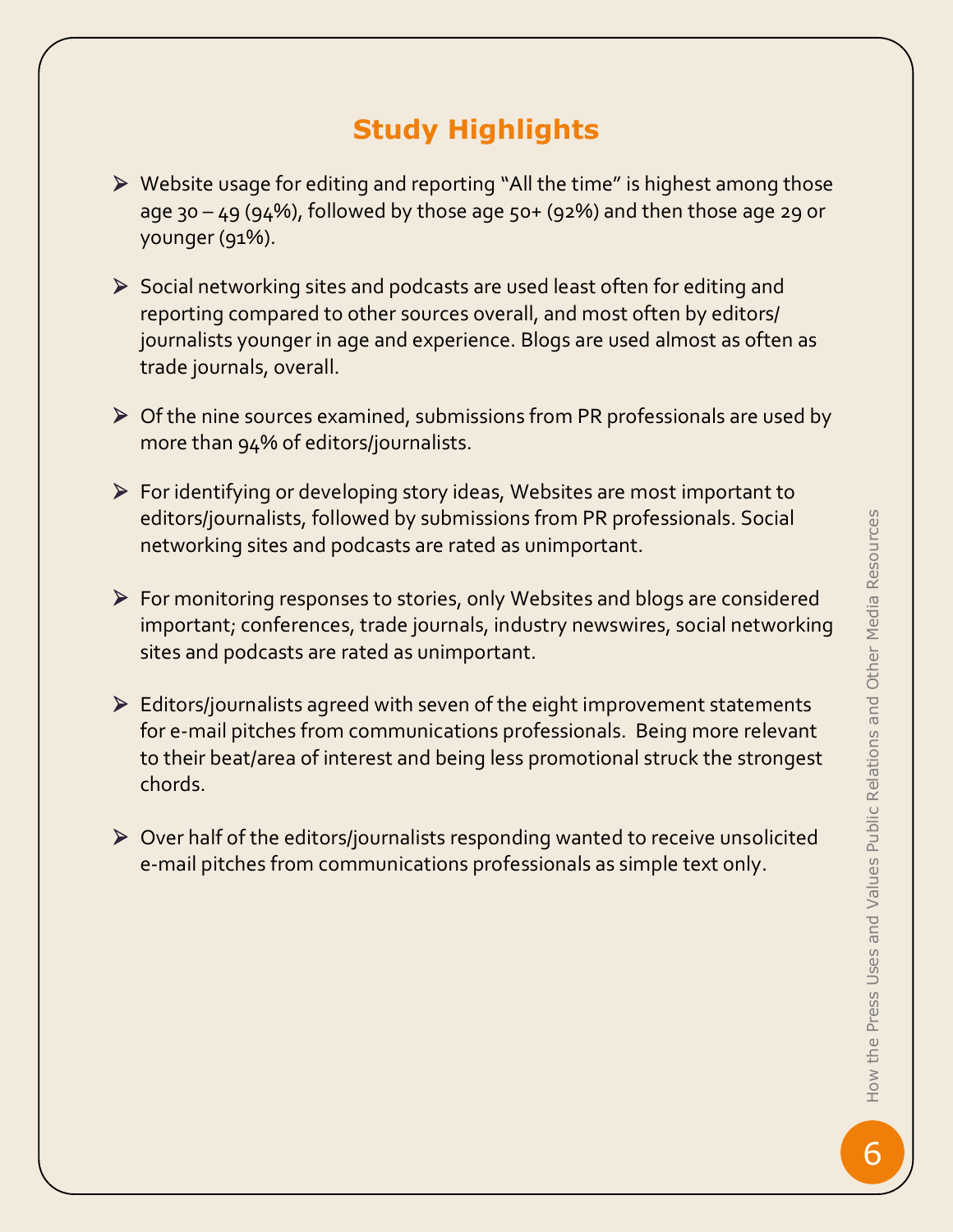# **Executive Summary**

**Significantly more Editors/Journalists age 29 or younger spent most of their professional time at Magazines (49%) compared to 38% of those age 30 – 49 and 35% of those age 50 or older.** 

- $\triangleright$  Significantly more Editors/Journalists age 50 and older spent most of their professional time at Newspapers (35%) compared to their younger counterparts (29 or younger; 21%, 30 – 49; 24%) while those age 30 – 49 were more likely to be at Internet (including blogs) media (32%) than either younger (26%) or older (24%) Editor/Journalists.
- $\triangleright$  Similarly, over half of those with less than 5 years of experience spent most of their professional time at Magazines (54% - significantly more than all other experience levels) while significantly more of those with 30 or more years or experience in the media were at Newspapers (39%) compared to all other experience levels. Those in the field from  $5 - 14$  years were most often found at Internet media (34%).

**Those working in the media for**  $5 - 14$  **years (42%) and**  $15 - 29$  **years (46%) were more likely than their counterparts to be working for another media beyond their primary media (Less than 5 years experience; 31%, 30 or more years of experience; 40%.)** 

- $\triangleright$  Those working for a second media classify themselves as Producers (54%) or Editors (43%) more often than Reporters (32%).
- $\triangleright$  Among those working for a second media, more worked primarily at Magazines (51%), followed by Internet (45%) and Broadcast (43%).

### **Use of Websites "All the time" for editing and reporting is prevalent across media types, age, and experience levels.**

 $\triangleright$  Website usage "All the time – at least once per day" for editing and reporting is highest among those age 30 – 49 (94%), followed by those age 50+ (92%) and then those age 29 or younger (91%).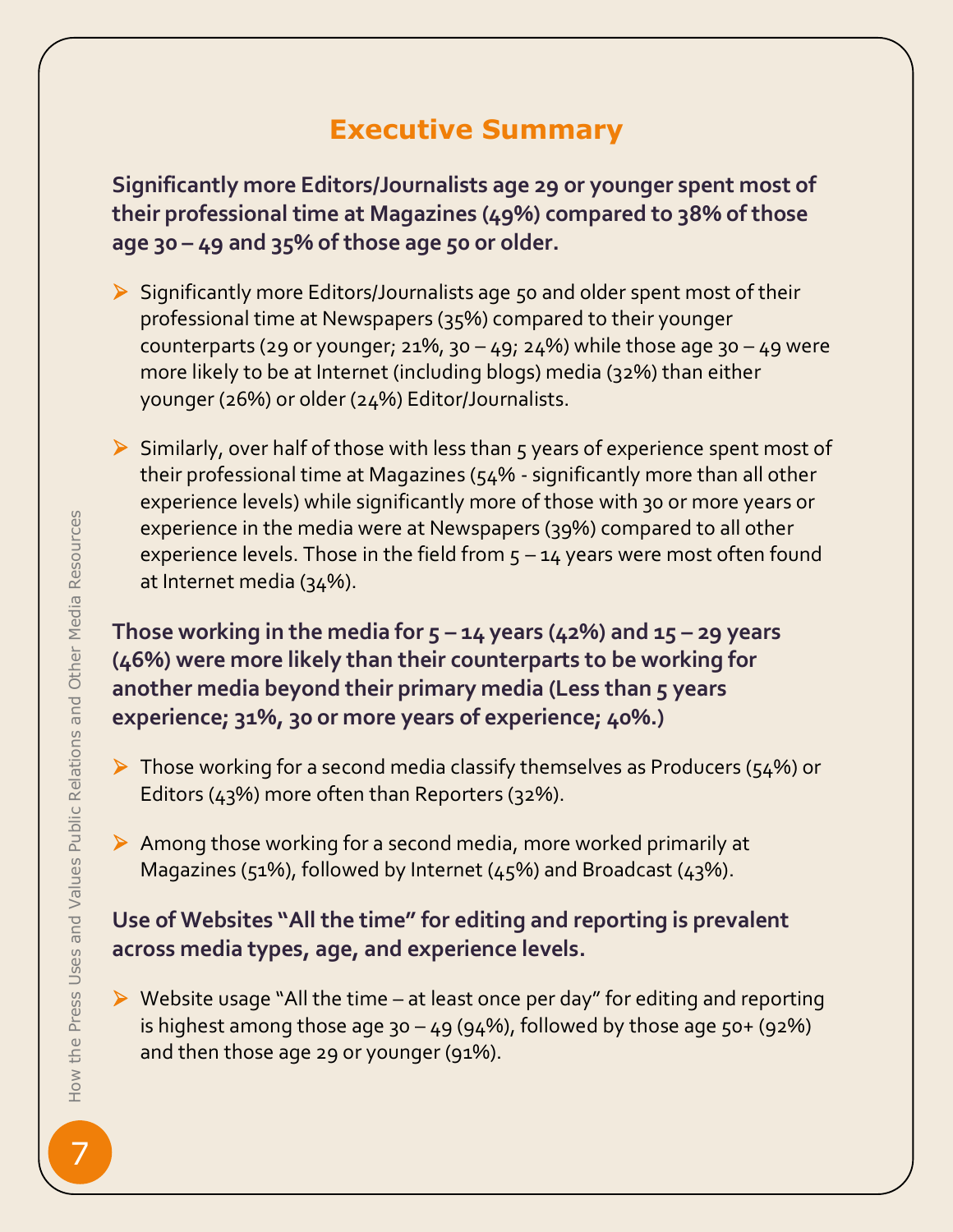- $\triangleright$  Those with 15 29 years of experience report the highest level of Website usage in their editing and reporting (94%), followed by those with  $5 - 14$  years of experience (93%). Those with 30 or more years of experience and those with less than 5 years of experience were equally as likely to use Websites in their editing and reporting (92% each).
- Newspaper Editors/Journalists least often reported using Websites "All the time" compared to those in other media types, but still high at 90 percent.

**Social Networking Sites & Podcasts are used least often for editing and reporting compared to other sources overall and most often by Editors/ Journalists younger in age and experience. Blogs are used almost as often as Trade Journals, overall.**

- ▶ Blogs are used by 79% of Editors/Journalists overall, with those 29 or younger (27%) and 30 to 49 (26%) reporting using Blogs "All the time" significantly more often than do those age 50 or older (18%). Findings are similar in terms of experience, with 28% of those with less than 5 years in media using Blogs "All the time" compared to only 15% of those with 30 + years of experience.
- Usage of Social Networking Sites (50% overall) is not as strong as that for Blogs (79%), with 30% of Editors/Journalists overall using Social Network Sites "Sometimes," "Often (12%)" or "All the time" (only 8%).
- Editors/Journalists 29 or younger report the highest usage of Social Network sites (64% overall), significantly more than those age 30-49 (52%) and those 50 and older (42%).
- $\triangleright$  Podcasts are used least often of the nine sources examined (35% overall), but most prevalent among those age  $30 - 49$  (41%), significantly more so than younger (30%) or older (32%) Editors/Journalists.

**Of the nine sources examined, Submissions from PR Professionals are used by more than 94% Editors/Journalists responding, followed by Press Kits.** 

 Editor/Journalists younger in age (29 or younger; 99%, significantly more so than older counterparts) or experience (less than 5 years of experience; 97%)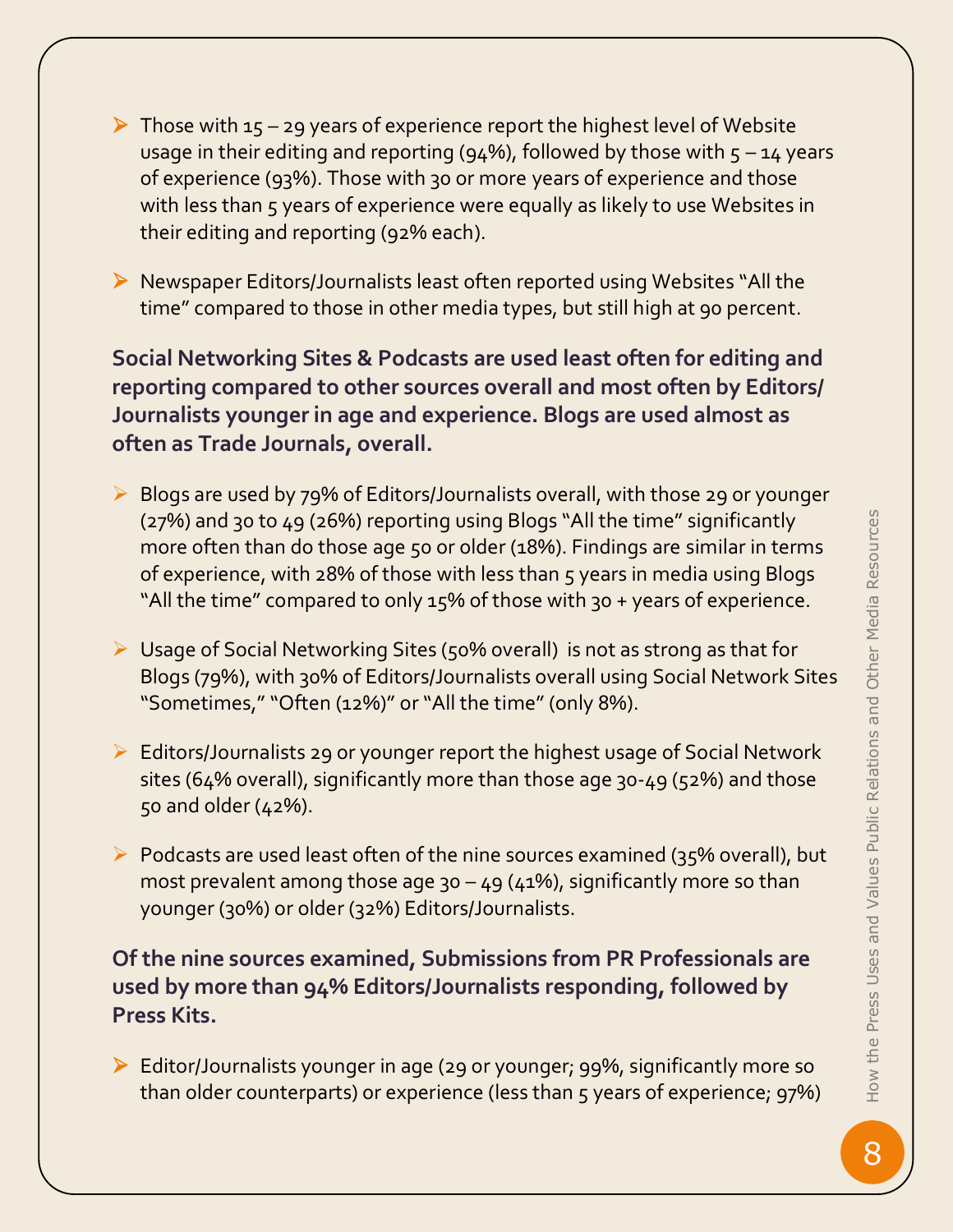report using Submissions from PR professionals as a source for their editing and reporting. Editors/Journalists 29 or younger also report using this source "All the time" more often than their older counterparts.

- ▶ Wire (67%) and Internet Editors/Journalists (49%) reported using Submissions from PR professionals "All the time."
- $\triangleright$  Of those using Press Kits in editing and reporting (87% overall) more experienced Editors/Journalists (30+ years; 92%) most frequently reported using this resource compared to less experienced Editors/Journalists, while significantly more of those than 29 (91%) and also those 50 or older (91%) used Press Kits more often than did those age 30 – 49 (81%).

#### **When it comes to identifying or developing story ideas, Websites are most important to Editors/Journalists, followed by Submissions from PR professionals. Social Networking Sites and Podcasts are rated as unimportant.**

- Overall, only one source was considered strongly important (an average of 4.58 on a 5-point scale where  $5 =$  Important and  $1 =$  Unimportant); Websites. Submissions from PR professionals was second at an average of 3.88 – just under Somewhat important (which would be a score of 4.00).
- Submissions from PR professionals was rated strongest in importance by Wire (4.33) and Internet Editors/Journalists (4.01) and least important among Newspaper Editors/Journalists (3.70).
- Overall, younger Editors/Journalists (29 or younger in age, less than 5 years of experience) rate the majority of examined sources as more important than did their older counterparts. This pattern is most evident for Blogs (3.79) and Social Networking Sites (2.58) where Editors/Journalists age 29 or younger gave significantly higher average importance scores compared to their older counterparts. This pattern is also present concerning years of experience (less than 5 years compared to 15 or more years.)
- $\triangleright$  Podcasts are rated lowest in importance by Editors/Journalists from Newspapers (1.85) and Magazines (1.98) and "highest" by those at Wires (2.33) and the Internet (2.21). (Keep in mind that a score of 2.0 equates to Somewhat unimportant and 3.0 represents Neither Important nor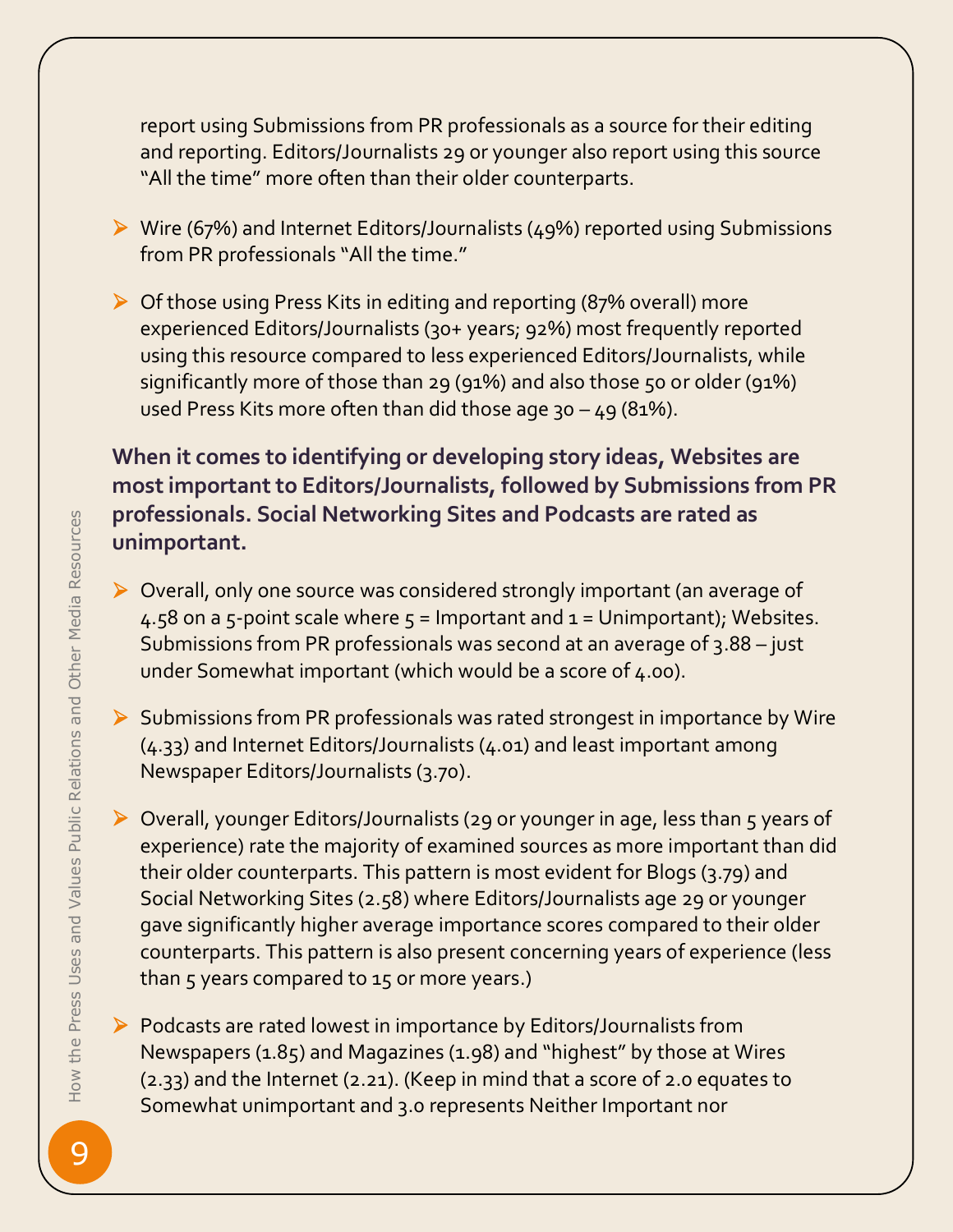Unimportant.) Younger Editors/Journalists also rated Podcasts s more important (2.15) than did their older counterparts (50 and older; 1.85). A similar pattern exists for Social Networking Sites.

**For monitoring responses to stories, only Websites and Blogs were considered important; conferences, trade journals, industry newswires, social networking sites and Podcasts were rated as unimportant.** 

- ▶ Editor/Journalists older in age (50 and older) rated 6 of the 7 sources examined as least important compared to their younger counterparts. The exception being Trade Journals, where Editors/Journalists age 29 or younger gave the lowest importance rating to this source (2.39) for monitoring responses to stories. This same pattern can be seen for years working in the media.
- Editors/Journalists at Newspapers gave the lowest importance ratings (and in many cases significantly so) compared to those working in other media to the following sources: conferences and events (2.28), trade journals (2.13), industry newswires (2.06), social networking sites (2.20), and second lowest for Podcasts (1.79).

**Editors/Journalists agreed with seven of the eight improvement statements for e-mail pitches from communications professionals; being more relevant to their beat/area of interest and being less promotional struck the strongest chords.** 

- With few exceptions Editors/Journalists across the boards different age ranges, experience levels and media types – agreed that e-mail pitches should be more relevant to their beat/area of interest, less promotional, should state benefits for their audiences, have stronger story ideas, cover the 5 Ws in leads, be better written and have less boilerplate.
- $\triangleright$  Editors/Journalists working at Newspapers (4.51, 4.34) and those 29 or younger (4.48, 4.42) most strongly agreed that e-mail pitches from communications professionals needed to be more relevant and also less promotional, respectively.
- Broadcast Editors/Journalists agreed most strongly on the following compared to those at other media: e-mail pitches should state the benefits for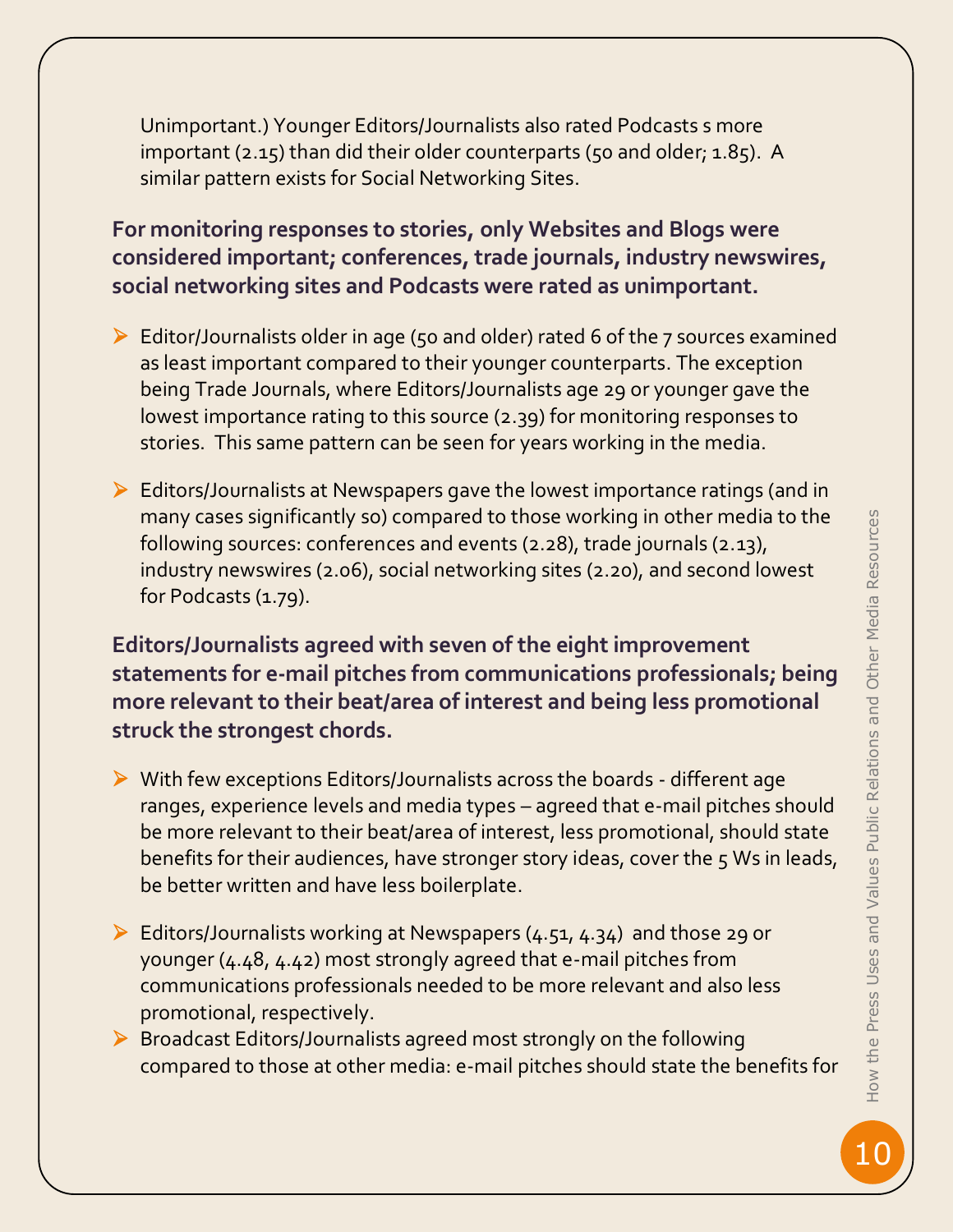their audience (4.41), have stronger story ideas (4.39), cover the 5 Ws in leads (4.29), and be better written (4.20).

- $\triangleright$  Editors/Journalists age 29 or younger registered the strongest agreement with five of the eight statements examined, compared to their older counterparts. (Should be more relevant to my beat; 4.48, Should be less promotional; 4.42, Should have stronger story ideas; 4.17, Should cover the 5 Ws in leads; 4.11, and Should be better written; 4.15.)
- $\triangleright$  Agreement was neutral overall that e-mail pitches should have better quotes, indicating that this is not necessarily an area in need of change, but those working at Wires (3.83) and Internet media (3.62) reported the highest agreement with this statement.

#### **Over half of the Editors/Journalists responding wanted to receive unsolicited e-mail pitches from communications professionals as simple text only.**

- $\triangleright$  Of the six different ways examined for receiving unsolicited e-mail pitches from communications professionals, 57% overall said they would "definitely prefer" to receive them via simple text only. This was the preference especially for those working at Wires (83%), and least so for those working at Magazines (49%).
- $\triangleright$  Slightly fewer would definitely prefer to receive unsolicited e-mail pitches with hyperlinks to video and audio files (43%). Those working in Broadcast (62%) and Internet (54%) especially expressed this preference.
- $\triangleright$  A similar amount overall would definitely prefer simple text with photos/graphics (42%). Editors/Journalists at Magazines expressed this preference (49%) most often of the various media types.
- Little differences in preferences were expressed across Editors/Journalists in terms of age or experience, with the exception of the most complex format; those age 50 or older (39%) or those with 30 or more years of experience (37%) were least likely to prefer receiving unsolicited e-mail pitches with hyper links to video and audio files compared to their younger and less experienced counterparts.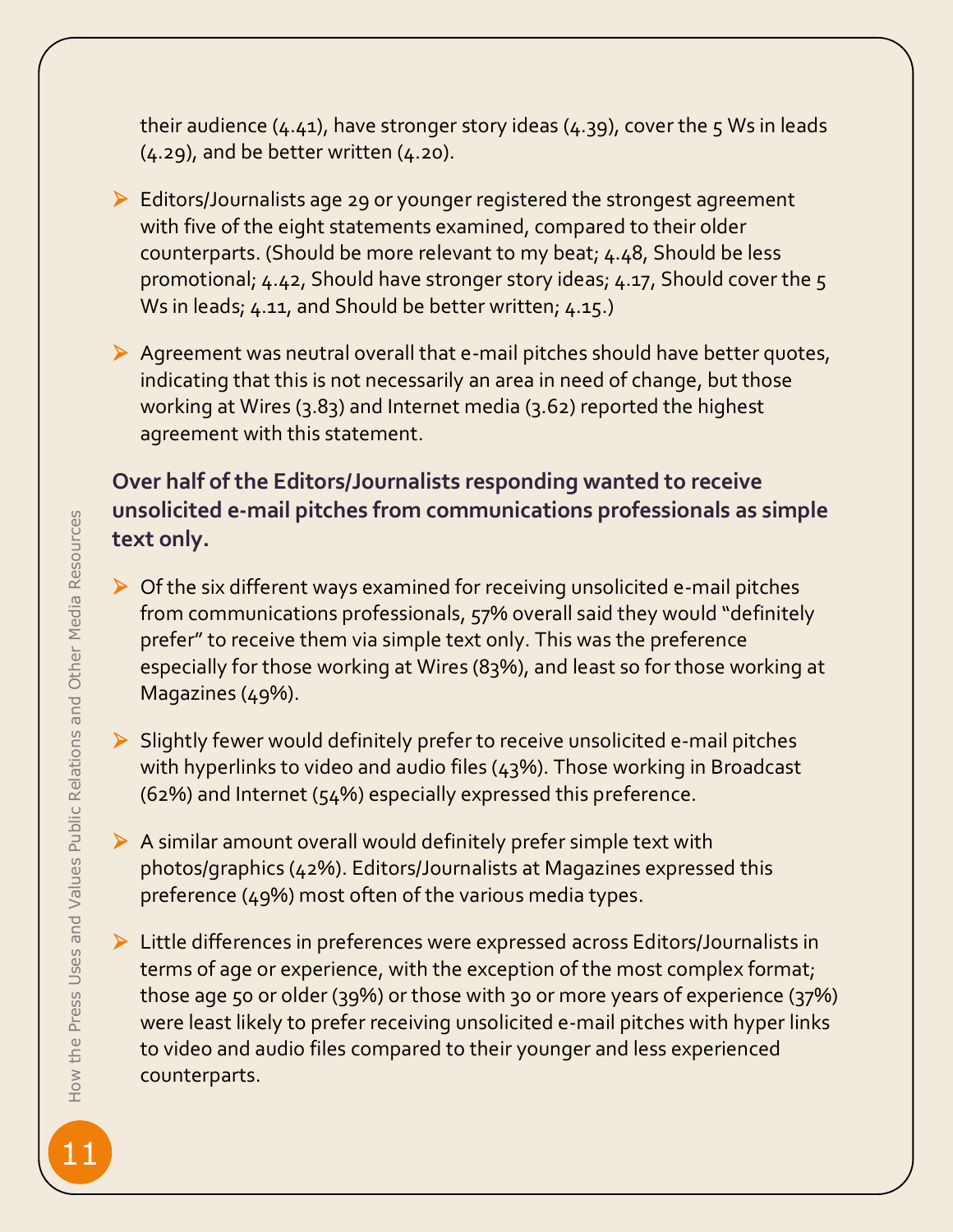#### **How Magazine Editors/Journalists want to receive unsolicited e-mail pitches from communications professionals**

| Simple text only                          | 49% |
|-------------------------------------------|-----|
| Simple text with<br>photos/graphics       | 49% |
| With hyperlinks to<br>video & audio files | 45% |
| <b>HTML</b> only                          | 26% |
| With attached video<br>files              | 3%  |
| With attached audio<br>files              | 2%  |

## **How Newspaper Editors/Journalists want to receive unsolicited e-mail pitches from communications professionals**

| Simple text only                          | 61% |
|-------------------------------------------|-----|
| Simple text with<br>photos/graphics       | 42% |
| With hyperlinks to<br>video & audio files | 27% |
| <b>HTML</b> only                          | 14% |
| With attached video<br>files              | 3%  |
| With attached audio<br>files              | 3%  |

How the Press Uses and Values Public Relations and Other Media Resources <sup>12</sup>How the Press Uses and Values Public Relations and Other Media Resources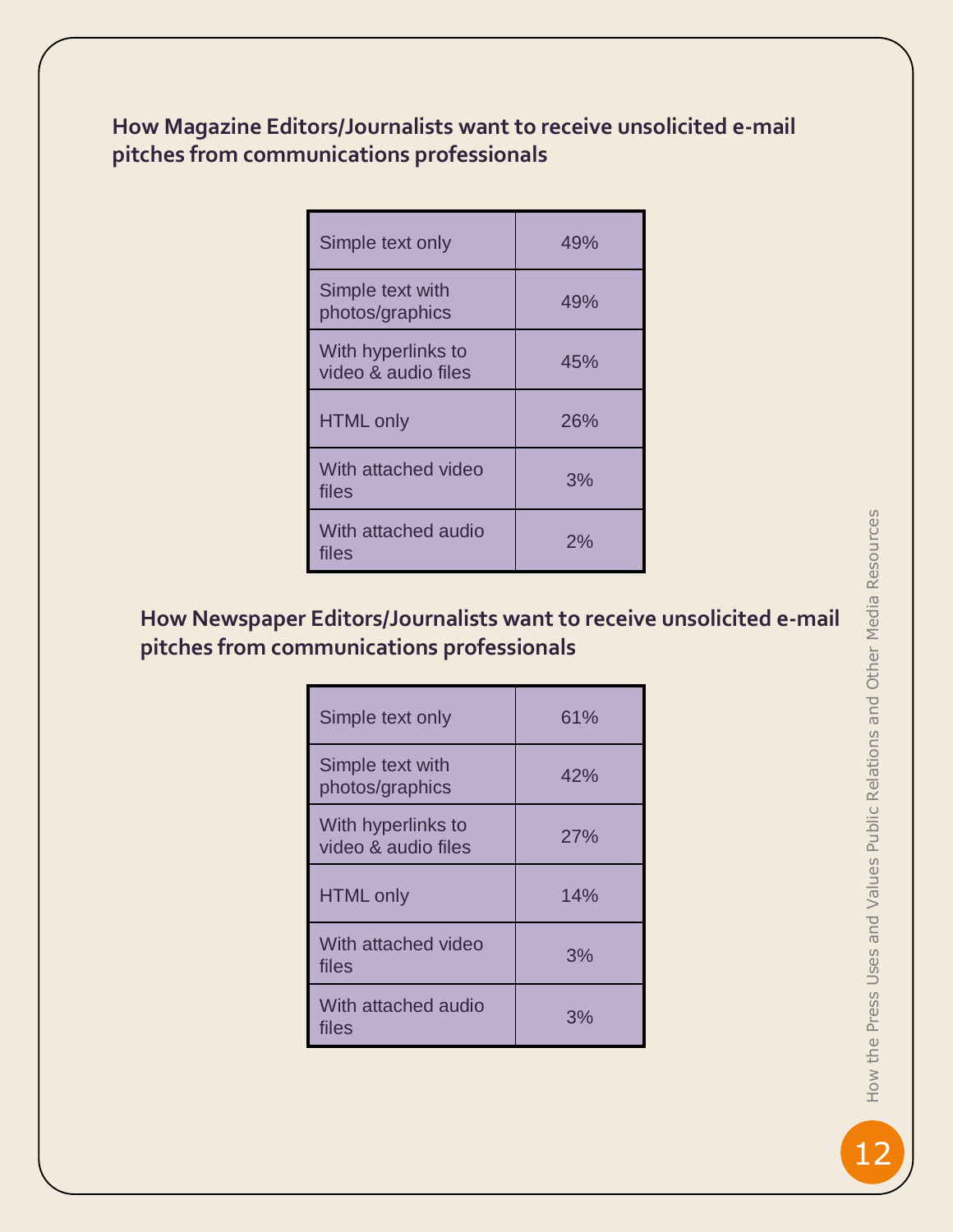#### **How Internet Editors/Journalists want to receive unsolicited e-mail pitches from communications professionals**

| Simple text only                          | 59% |
|-------------------------------------------|-----|
| With hyperlinks to<br>video & audio files | 54% |
| Simple text with<br>photos/graphics       | 35% |
| <b>HTML only</b>                          | 32% |
| With attached video<br>files              | 7%  |
| With attached audio<br>files              | 5%  |

## **How Broadcast Editors/Journalists want to receive unsolicited e-mail pitches from communications professionals**

| Simple text only                          | 69% |
|-------------------------------------------|-----|
| With hyperlinks to<br>video & audio files | 62% |
| Simple text with<br>photos/graphics       | 28% |
| With attached video<br>files              | 23% |
| <b>HTML only</b>                          | 21% |
| With attached audio<br>files              | 8%  |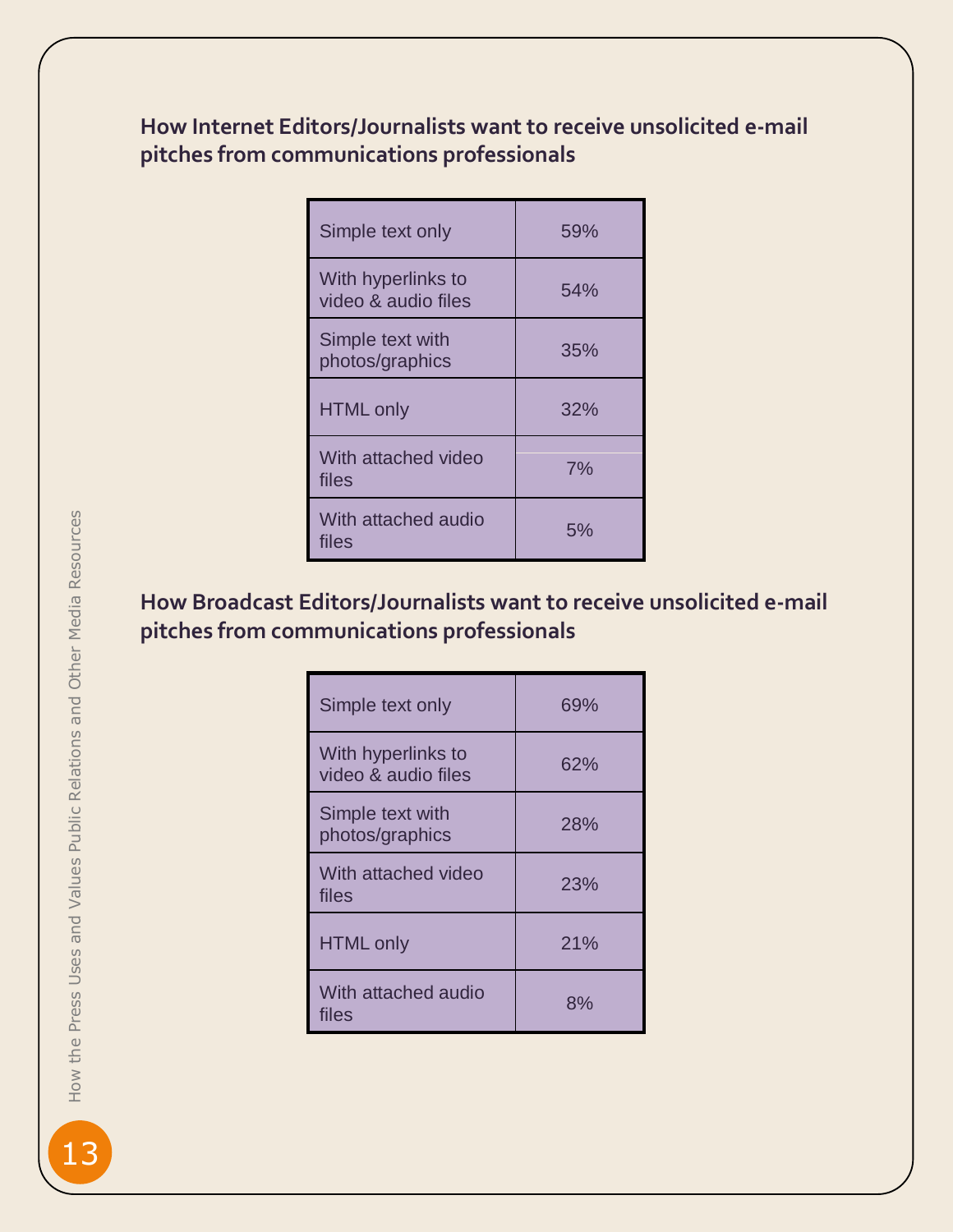## **How Wire Editors/Journalists\* want to receive unsolicited e-mail pitches from communications professionals**

| Simple text only                          | 83%   |
|-------------------------------------------|-------|
| With hyperlinks to<br>video & audio files | 33%   |
| Simple text with<br>photos/graphics       | 33%   |
| <b>HTML only</b>                          | 33%   |
| With attached video<br>files              | 0%    |
| With attached audio<br>files              | $0\%$ |

\*Care should be used when interpreting the results for this subgroup as they number only 6 in total.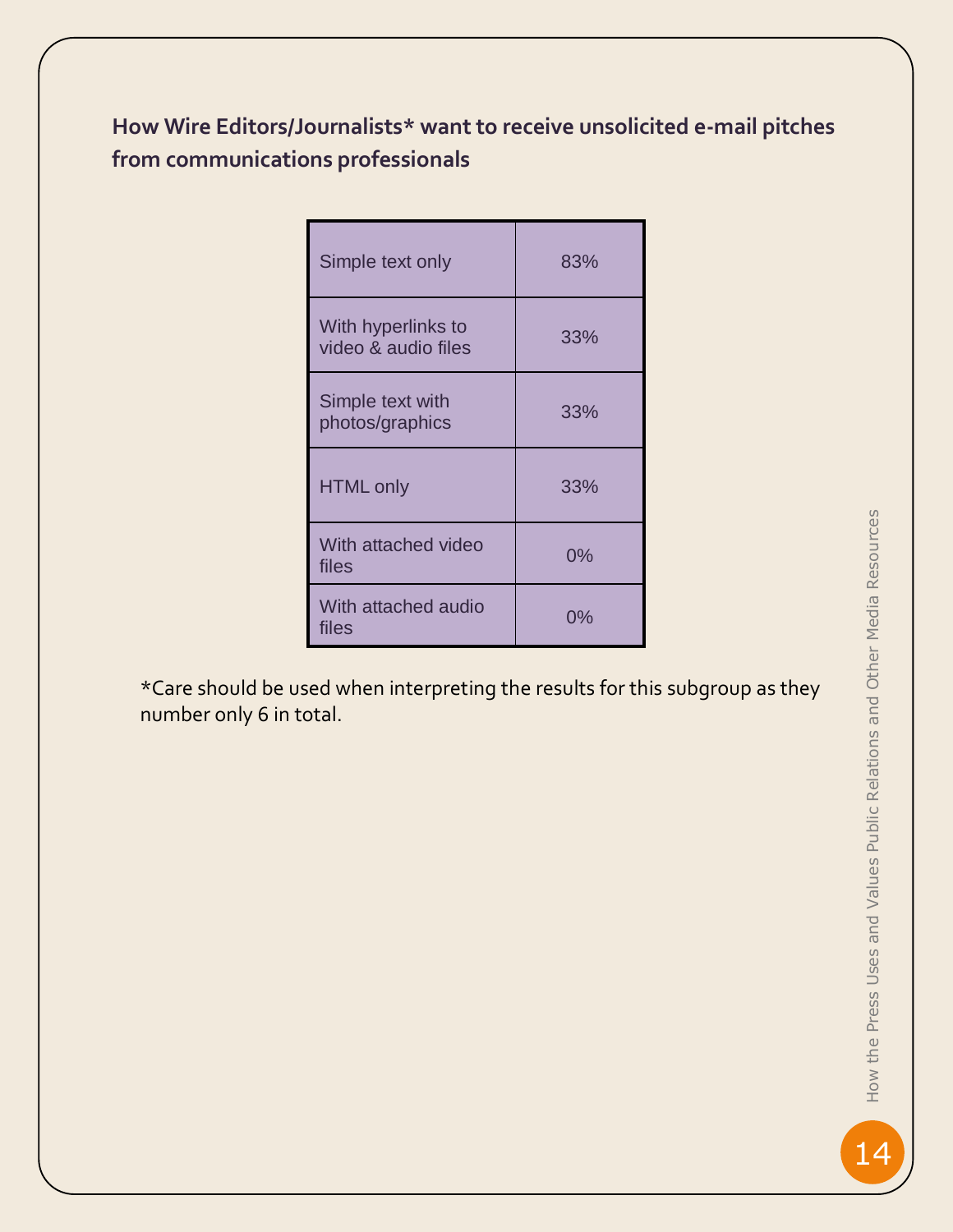## **Survey Charts**

#### **Media Types Represented**



Percentage of Respondents (N=744)

**Respondent Title s**



 $1<sup>5</sup>$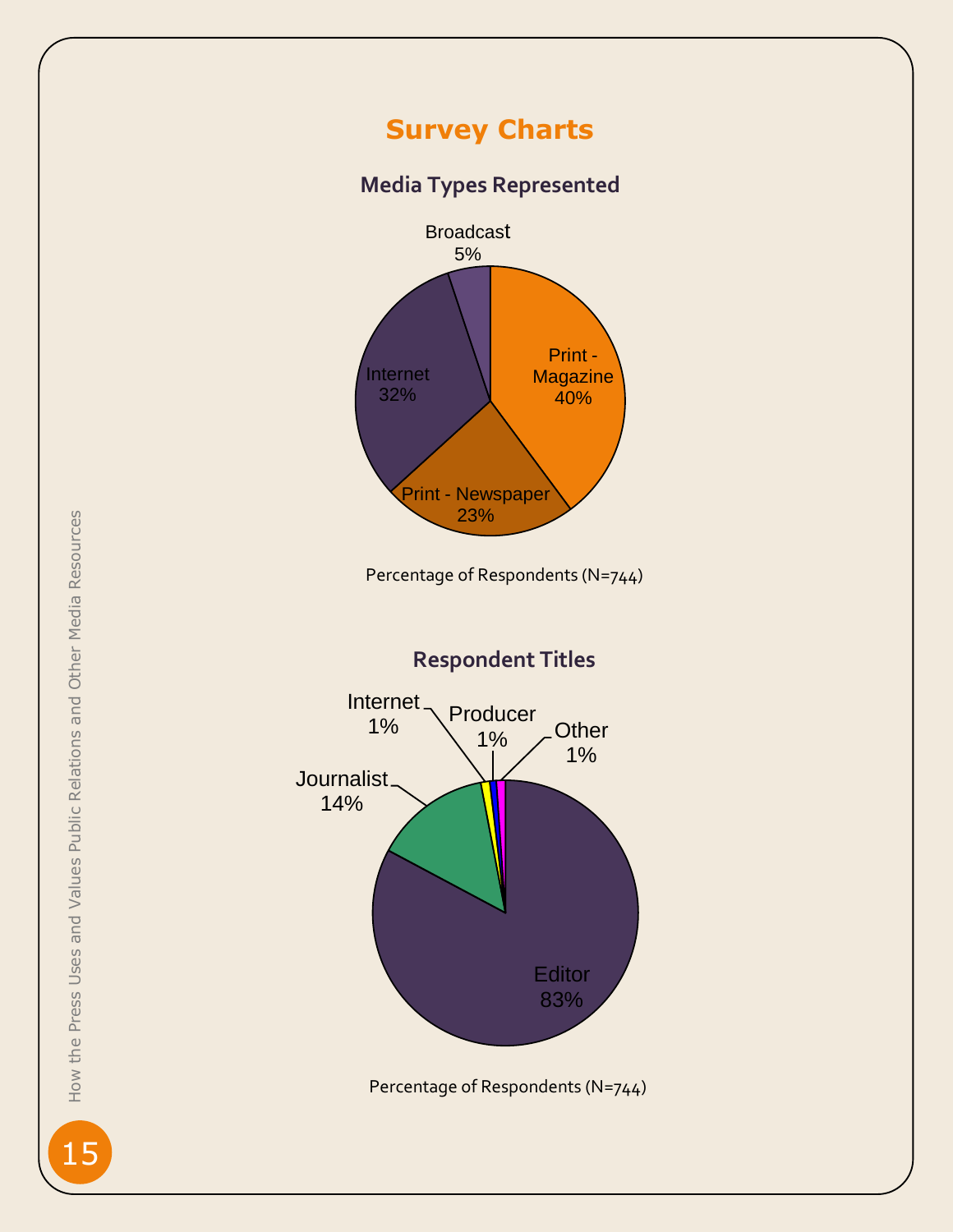

# **Q1. Which one of the following media types do you spend most of your**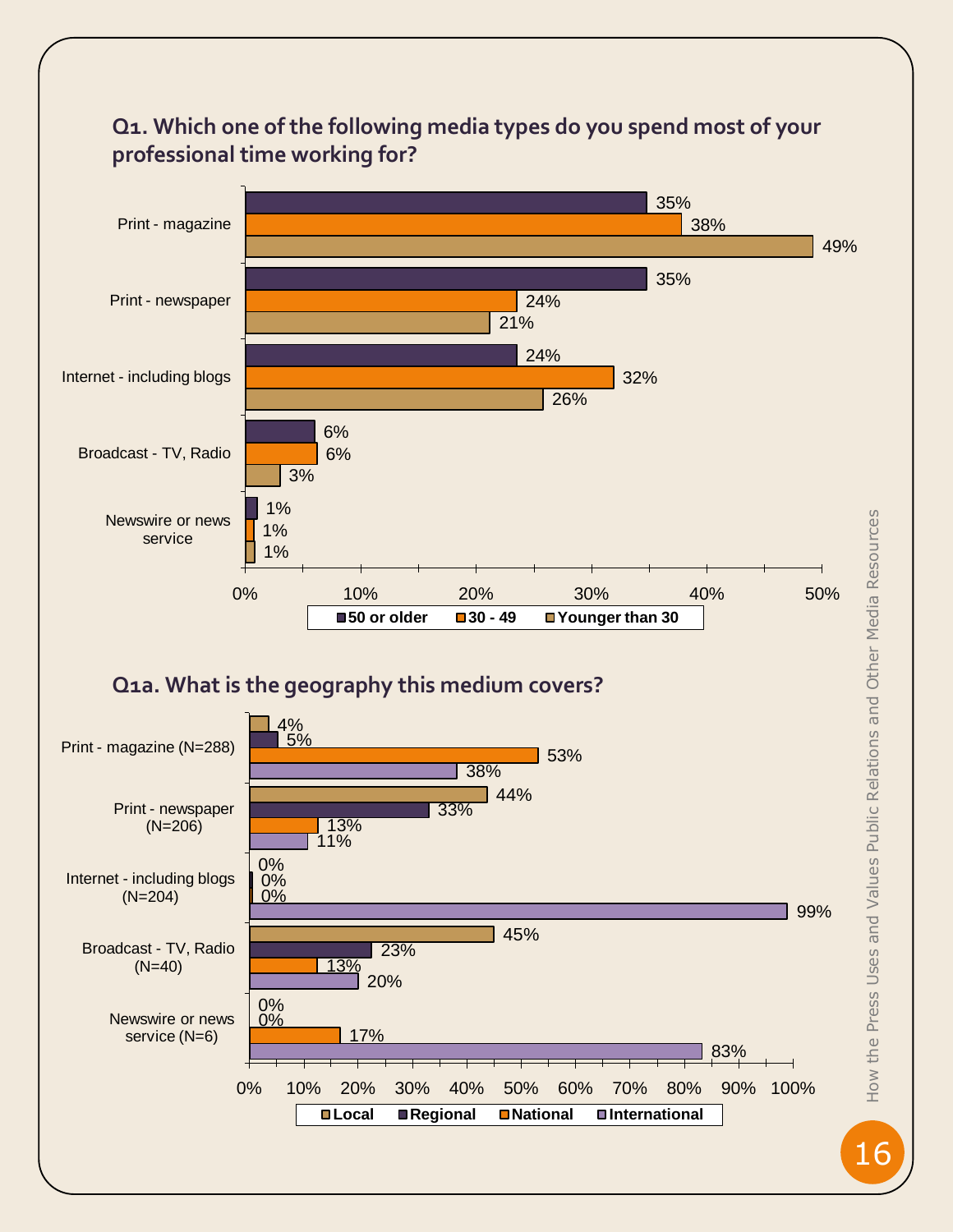#### **Q2. Do you work for any other medium, in addition to your primary medium?**



Percentage of Respondents (N=740)

#### **Q2a. What is the geography this other/additional medium covers? (Of those who are working for other/additional media)**

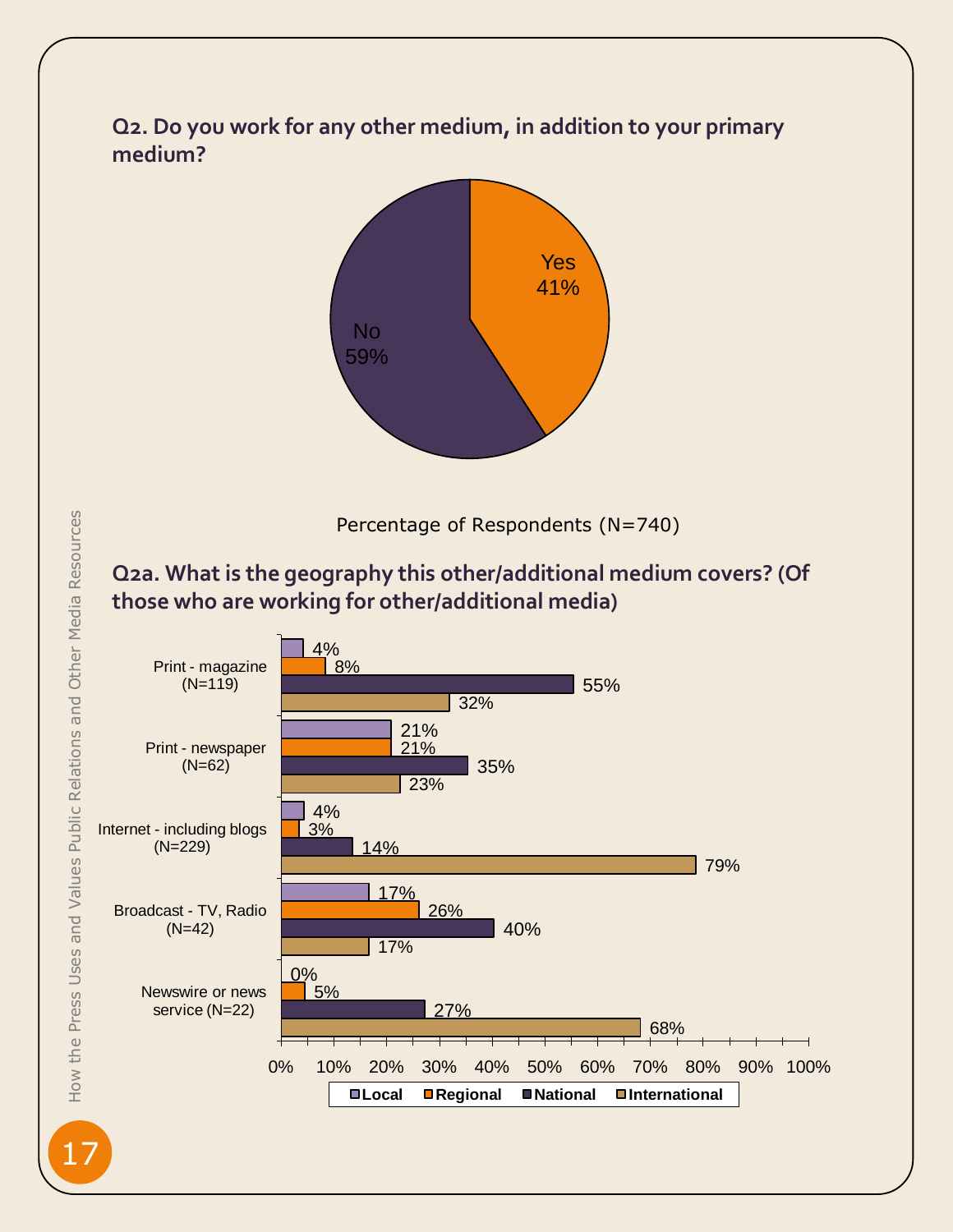#### **Q3. In an average month, how often do you use each of the following sources in your editing and reporting? ~ Summary of Usage**



**Q3. In an average month, how often do you use each of the following sources in your editing and reporting? ~ Summary of "All the time (At least once per day)"**

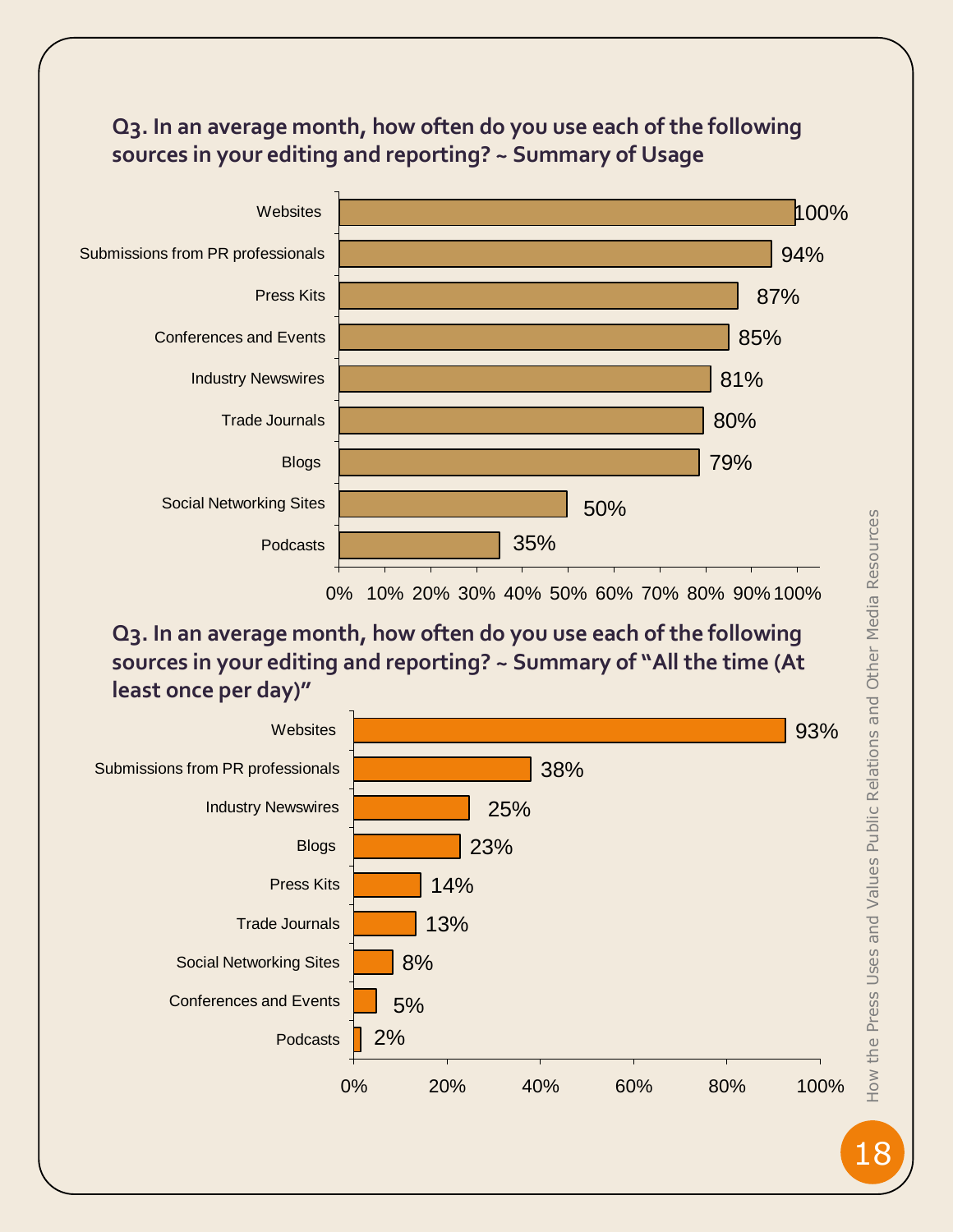#### **Q3. In an average month, how often do you use each of the following sources in your editing and reporting? ~ Summary of "Sometimes (1 – 2 times monthly)" or "Often (Once a week)"**



## **Q3. In an average month, how often do you use each of the following sources in your editing and reporting? ~ Summary of "Never (0 times)"**

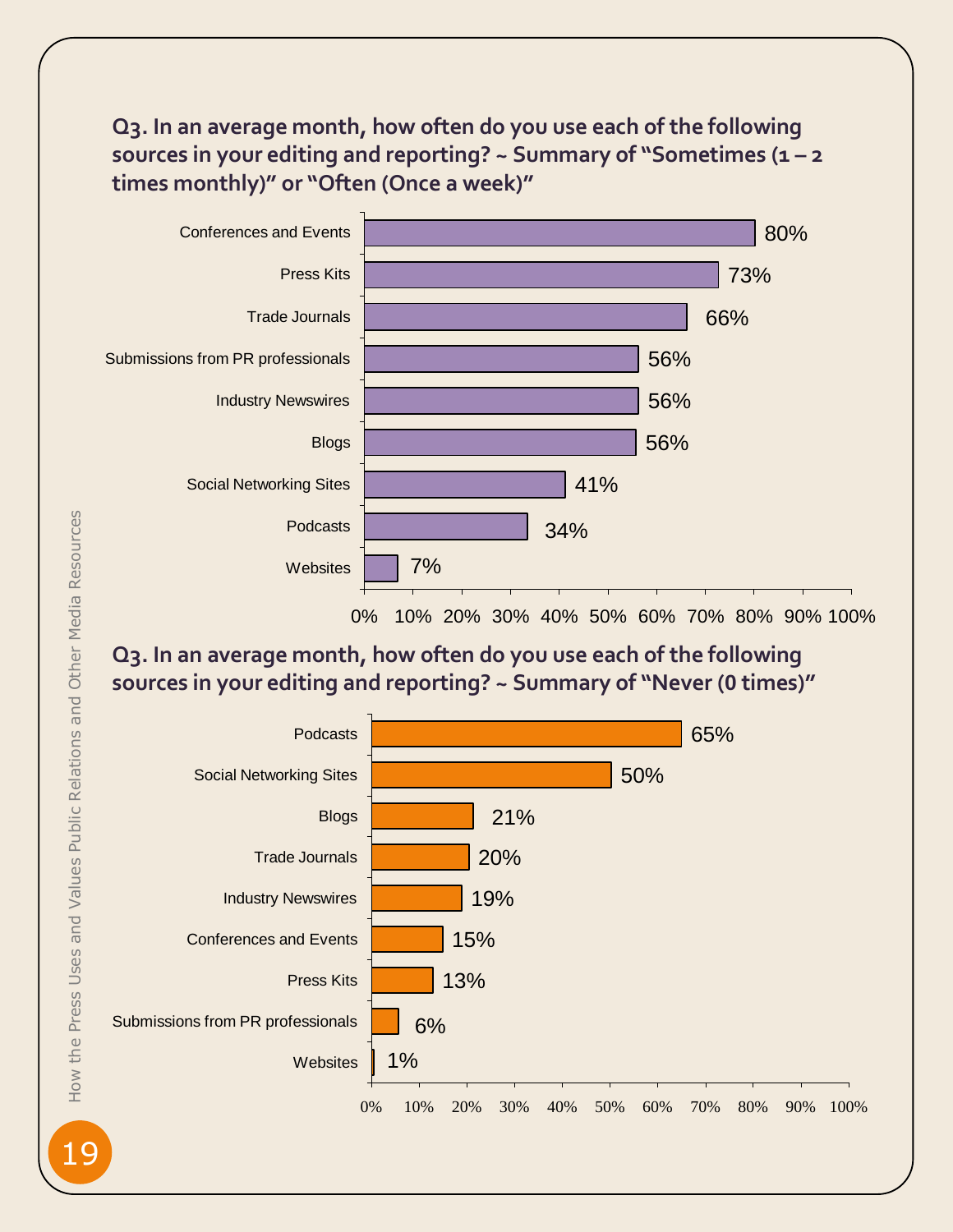#### **Q4Sum. How important to you are each of these sources for identifying or developing story ideas?**



#### **Q5Sum. How important to you are each of these sources for monitoring responses to your stories?**



How the Press Uses and Values Public Relations and Other Media Resources **20How the Press Uses and Values Public Relations and Other Media Resources**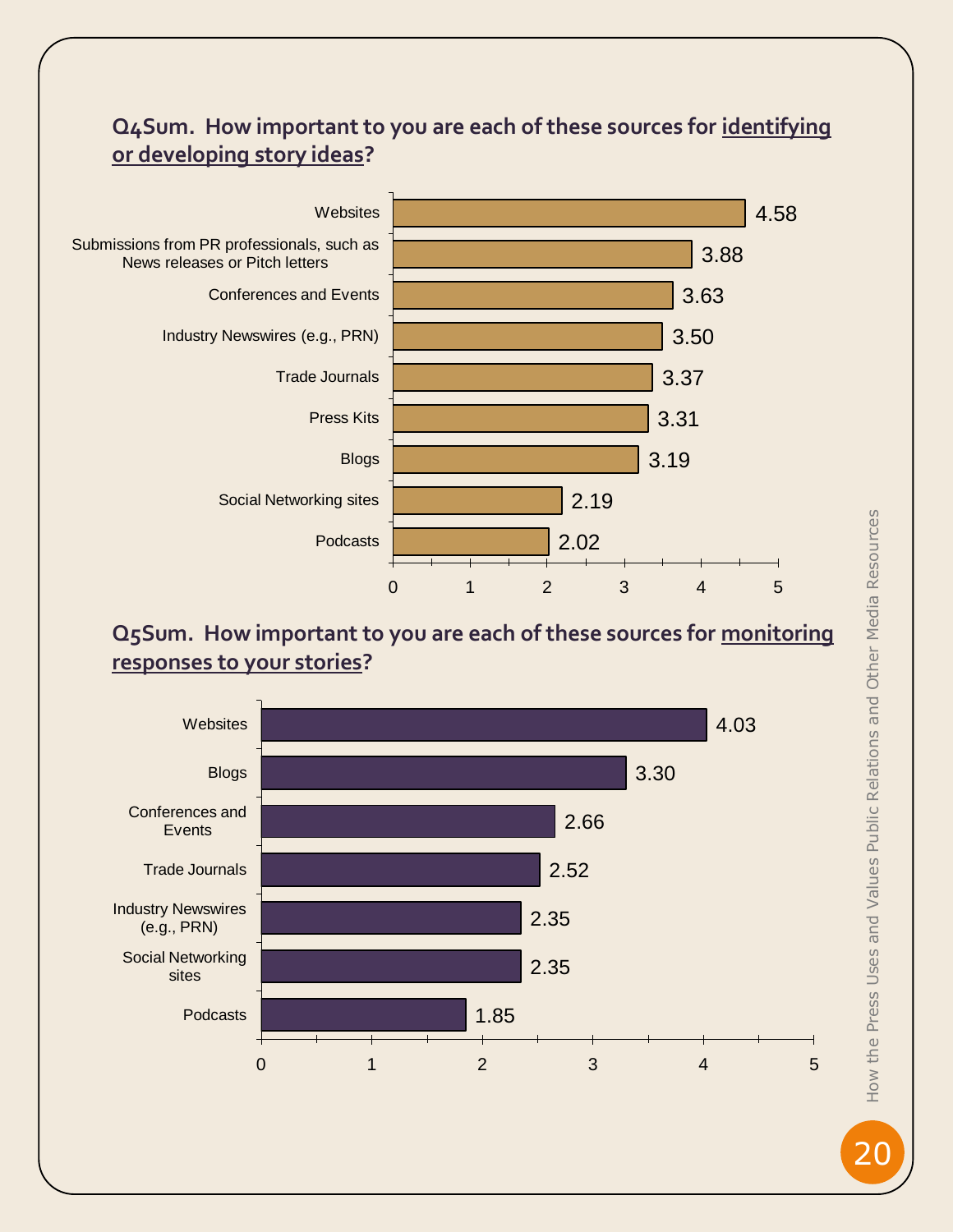## **Q6Sum. Thinking about the e-mail pitches you receive from communications professionals, how much do you agree or disagree with each of the following?**



#### **Q7. What other suggestions do you have for improving the quality of email pitches you receive from communications professionals?** See "Selected Verbatim Responses," starting page 24, for answers to Q7 and Q12.

## **Q8. How do you prefer to receive unsolicited e-mail pitches from communications professionals? ~ Summary of "Definitely Prefer"**

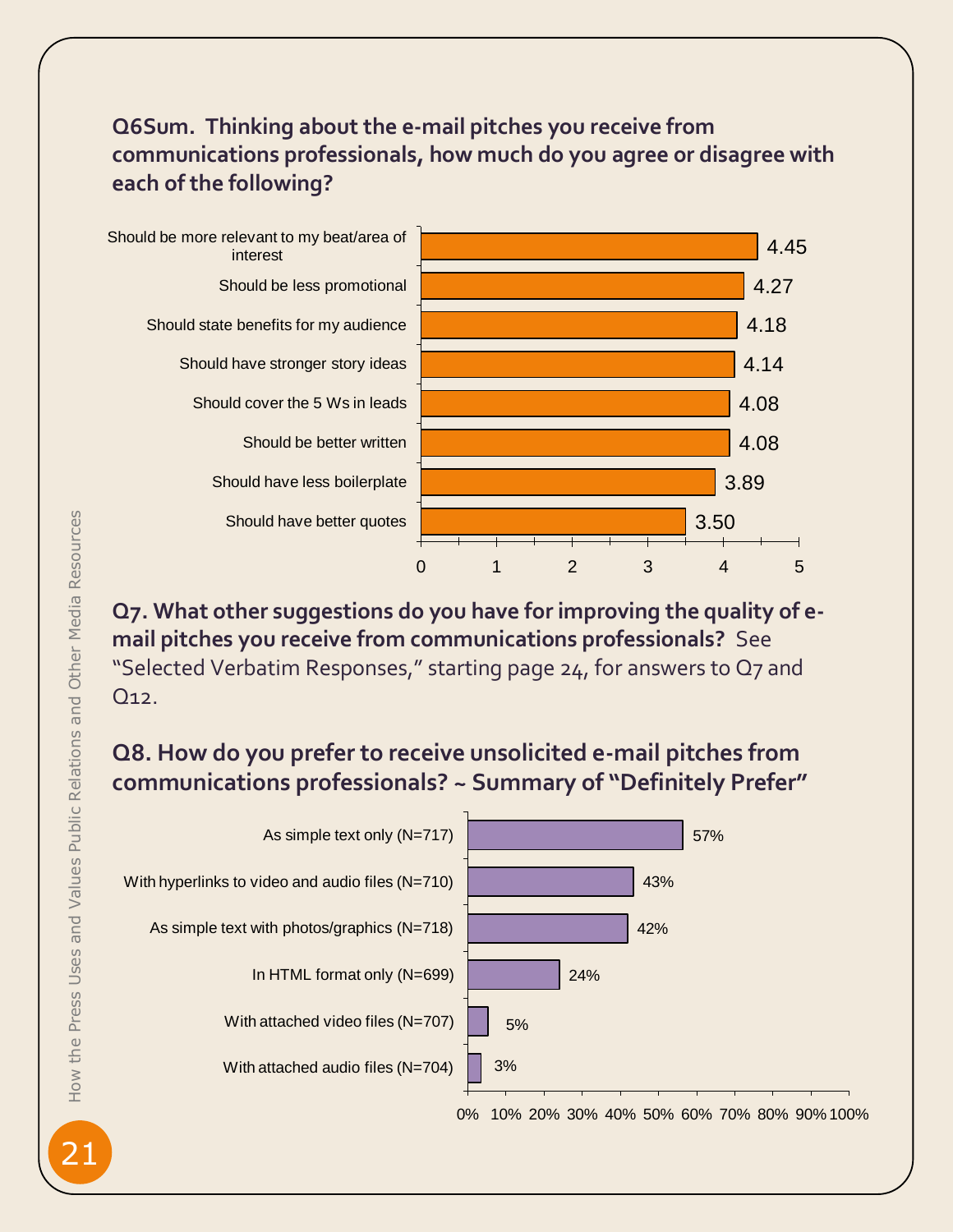

## **Q9. What is your primary role in the media you work for?**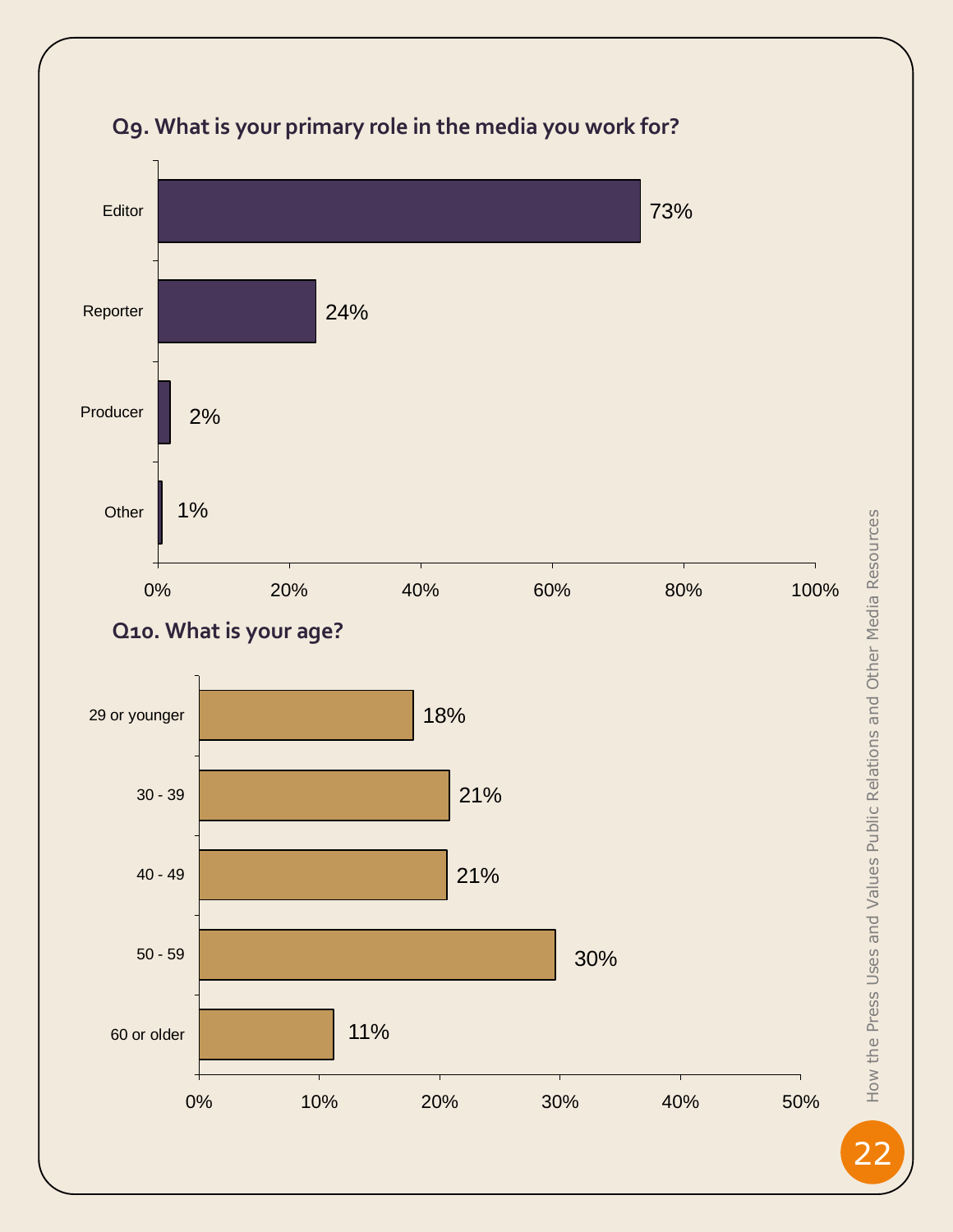

## **Q11. How long have you been working in the media?**

**Q12. Please add any other comments or suggestions regarding this survey or how PR professionals can work more efficiently and effectively with the media**. See "Selected Verbatim Responses," starting page 24, for answers to Q7 and Q12.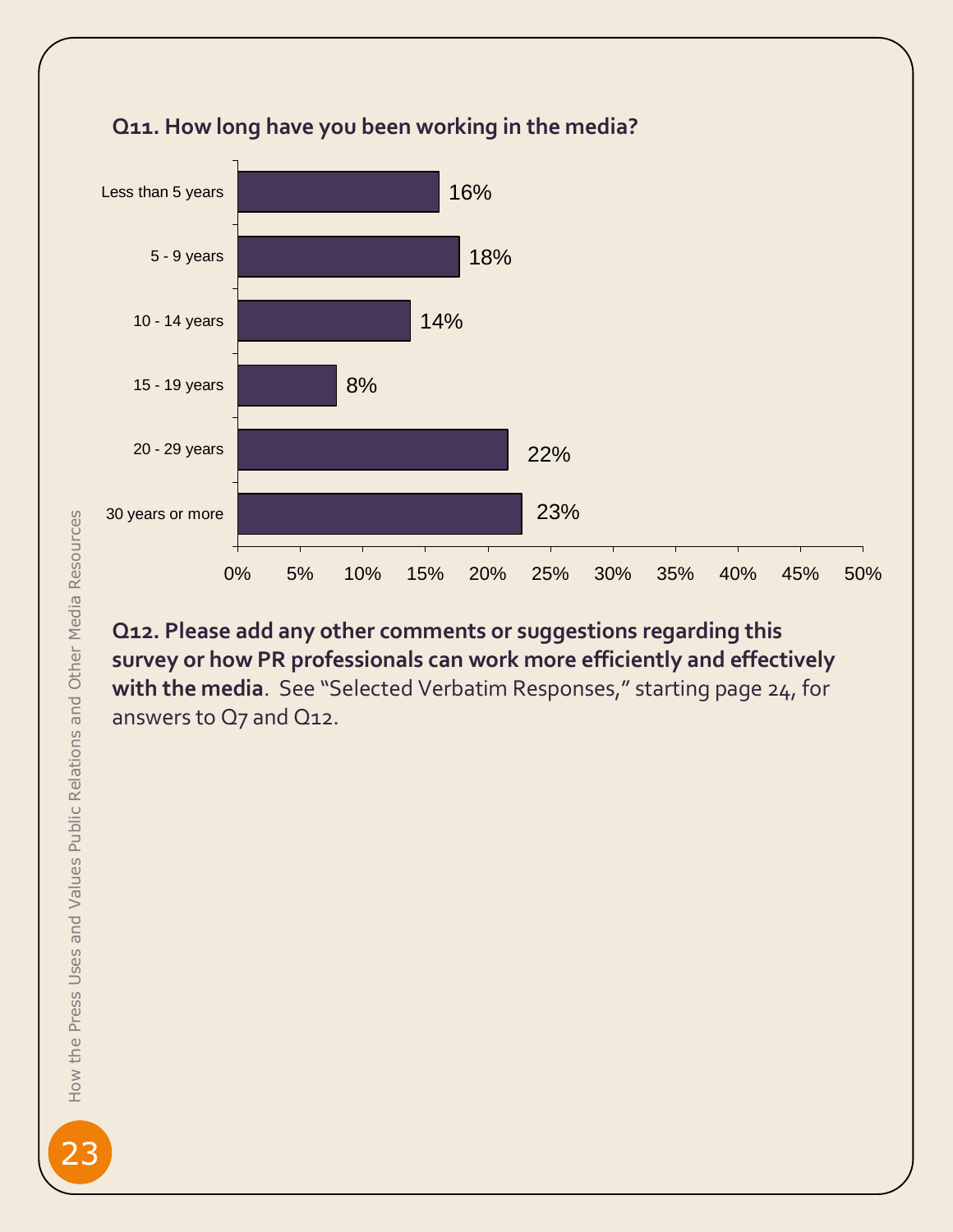# **Selected Verbatim Responses**

**These verbatim responses were in answer to Q7 and Q12 and were selected from a far larger number of responses in order to minimize repetitive expressions of the same or similar comments and suggestions.** 

- $\triangleright$  Keep file size small. Large attachments mean the entire email gets dumped because of my inbox restrictions. Approach me before the product (if it's a product) comes to market.
- $\triangleright$  A blanket press release e-mail sent to a bunch of reporters is far more likely to be ignored. The offer of exclusivity, however minor, even a throwaway quote that isn't included in the release, would pique anyone's interest more.
- $\triangleright$  Always use a date (!) linked to the body of the news release; undated information is useless! Always describe in detail the topic (product, etc.). Make sure that the contact listed in the PR can answer any questions regarding the topic
- Avoid unqualified superlatives such as "the industry's leading" or "best in class." Save all TM, SM, R, superscripts for an all-encompassing statement at the end. Follow AP Style. Do not use all caps in headlines; make all copy flush left.
- $\triangleright$  Be concise and get to the point quickly. Be more personal. The person pitching the idea should know about my publication. The pitches I like best are the ones where I decide instantly I want to include it on my web site or blog. Those are unique, current and I want the scoop before my competition covers it.
- $\triangleright$  Be more creative pitches need to be tailor-made for my organization. Why do I want to do the same story that's being pitched to dozens of other news outlets the exact same way?
- $\triangleright$  Besides presenting the 5 Ws in the lead, make sure you are sending it to the right department. I am an arts and entertainment editor, but I get things for sports, faith, and news.
- Better subject lines, no attachments, signature with contact information, no follow up phone calls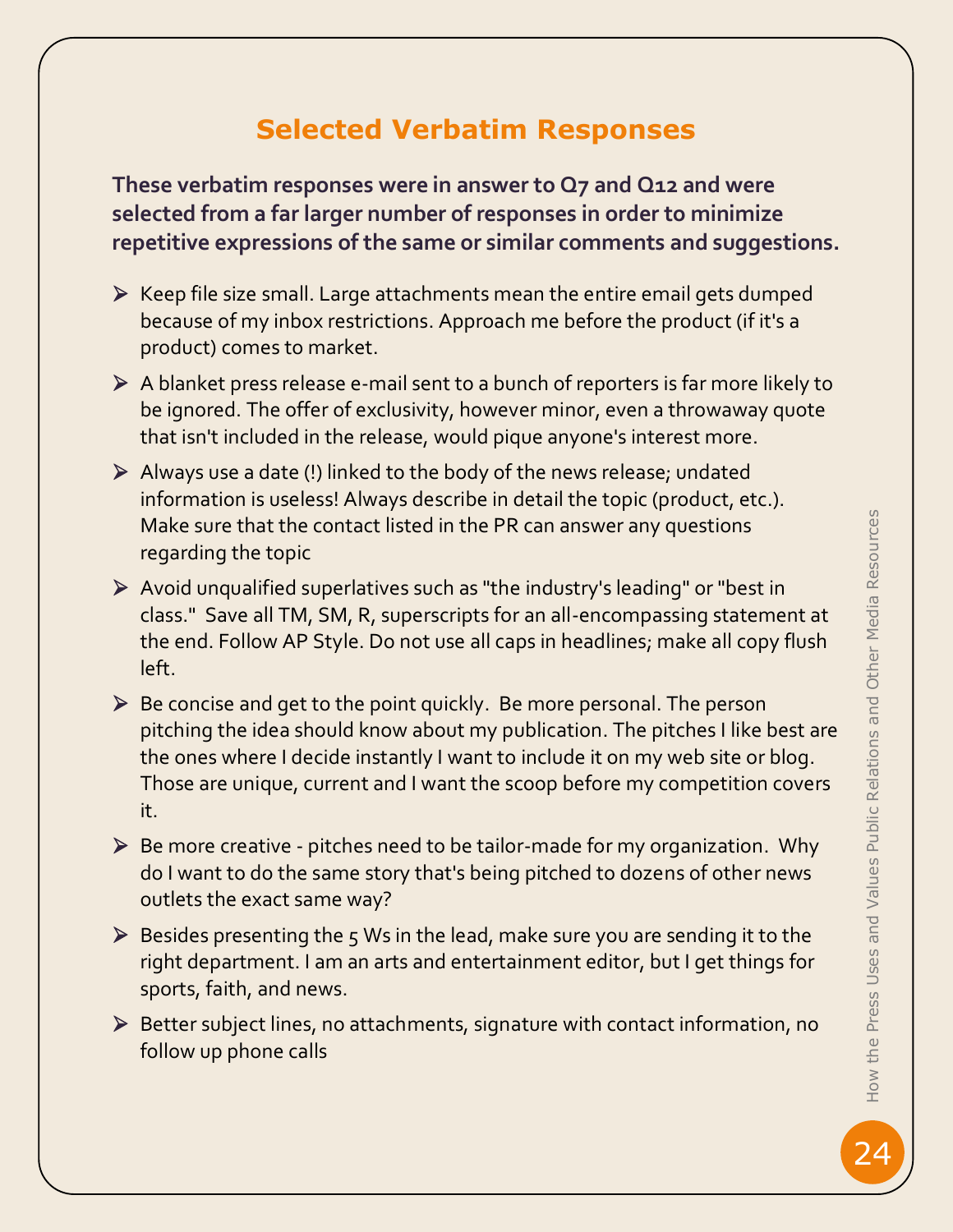- $\triangleright$  Better understand the audience and have sources in mind that you would like to use, even if there isn't an established relationship. Have a better idea of the editorial cycle (i.e., don't pitch a "summer reading" article in June - it's too late).
- $\triangleright$  Catchy, more clear subject lines. Cut to the chase quicker. And, in my case, stress early on if there's a LOCAL angle. Photos/graphics on request only, as this clogs up my email and is annoying.
- $\triangleright$  Check the editorial content or query the editor for a sample mag in a pdf to get a feel for the audience and demographics. I get three dozen invites a month for press trips (group and independent) many with short lead times making it next to impossible [to go].
- $\triangleright$  Communications professionals will get a better response rate if they address the person who they are contacting by their first name. They need to search for it especially for those of us who are bloggers. I hate being addressed "Hi, there".
- Do not use my first name in an informal manner as if we were old friends. Let me know upfront I'm being pitched. Do not condescend to me with unfounded scary statistics and Chicken Little B.S. Do a little research to see if I'm the fish you want to catch
- Don't send huge attachments, put the text of a press release in the body of the email (instead of attaching a word document) and provide a link to an online gallery where the press release and images can be downloaded.
- $\triangleright$  Don't try to write a story angle for me. Put the most newsworthy facts up front, get me a handful of experts/stakeholders to talk to, and let me write it. Don't spend a bunch of time putting it into your own context, or trying to write a lead.
- $\triangleright$  Don't use caps in the subject lines, and make the subject lines shorter. Eliminate all references to trademarks (tm, copyright symbols, etc.). Include a permanent link to the online version of the release, so we can link to it more easily.
- $\triangleright$  E-mail pitches to me would be more effective if the PR professional would give some indication that they are familiar with my publication and where their proposed story would fit within it.
- $\triangleright$  Explain value to our audience rather than value to the business represented.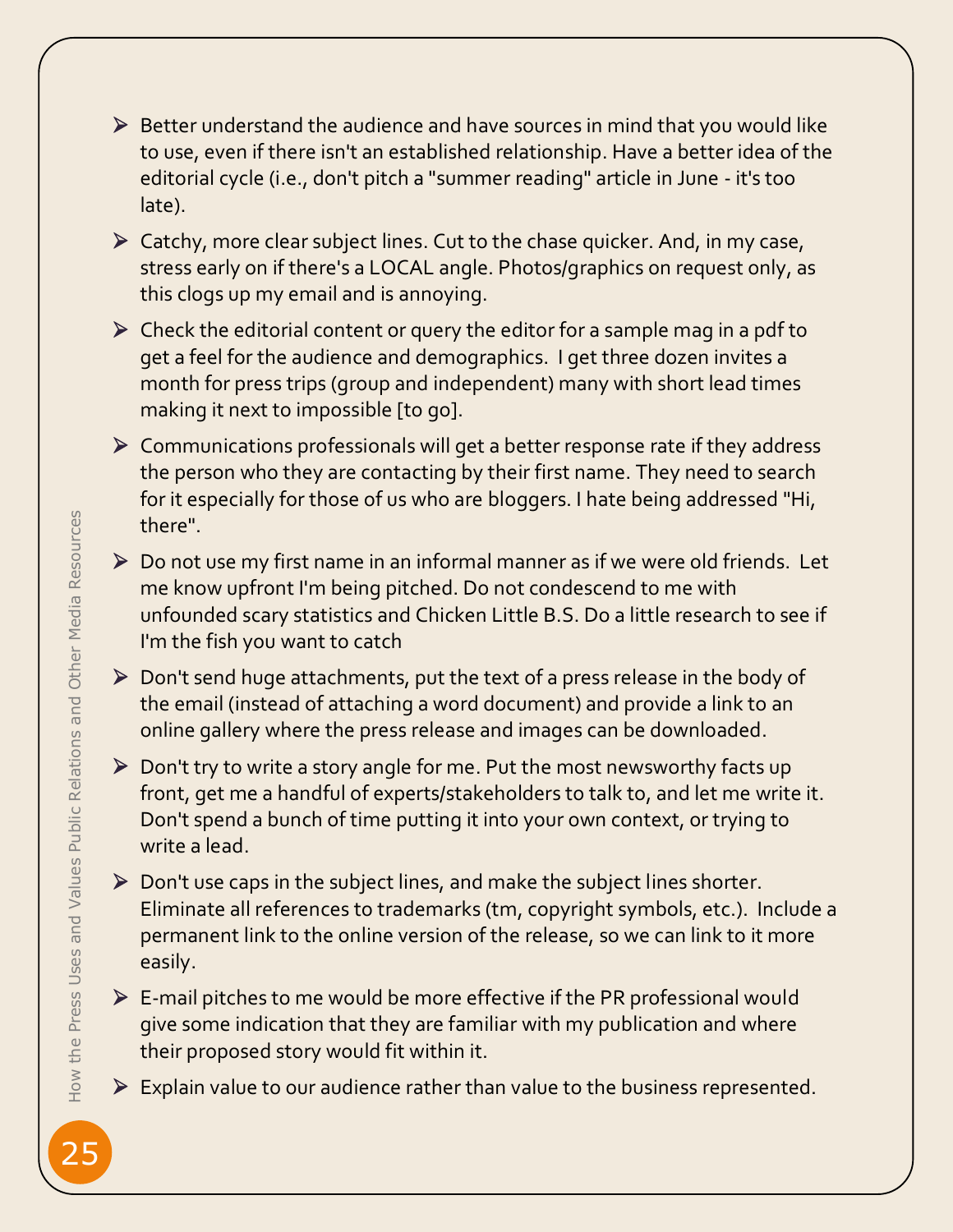- $\triangleright$  Get PR pros who are trained and seasoned professionals to the make the calls to the press, not 24-year-old account execs who call reporters and sound like they're reading from the press release (because that's exactly what they're doing half the time).
- $\triangleright$  Go to my website and watch the last 10 stories I did and get a better feel for what news our station tries to cover and how.
- $\triangleright$  Have the facts up top and easy to find. Lose the promotional babble. I look at an email 3-5 seconds. If I don't get it, it gets recycled.
- $\triangleright$  I don't want someone's ideas, I just want them to give me the information and let me decide what to do with it. The less fluff in the release the better.
- $\triangleright$  I get a LOT of email blasts from agencies on topics that have nothing to do with our area of coverage. It's a waste of our time and their clients' money. Professionals who take the time to pitch a story relevant to our audience always get our attention.
- $\triangleright$  I hate attachments that take up all the space in my mailbox. Query me before sending me a gazillion attachments! Make the emails more personal. Know my audience.
- $\triangleright$  I heartily welcome email pitches, but only from professionals who show an awareness of my publications and our audiences.
- $\triangleright$  I will ignore any pitch that is badly written, doesn't give me a clear idea what the subject company actually does, or doesn't apply to my audience...so it's important to master those three areas.
- $\triangleright$  I work in TV and radio. I need to know is there an event, where is it, what time is it, are you providing pictures (especially for companies that want oversight of their image or regions that are difficult to reach)?
- $\triangleright$  I'd say quick and efficient follow through is important. After I've replied to an e-mail pitch, I really appreciate it when the publicist responds right away, and gives me what I need to develop the story.
- $\triangleright$  If you're a PR professional making your first pitch to me, please take some time to familiarize yourself with my publication and specific beat before you make the initial call/hit 'send' on the press release/email. The uninformed pitch is box-office poison.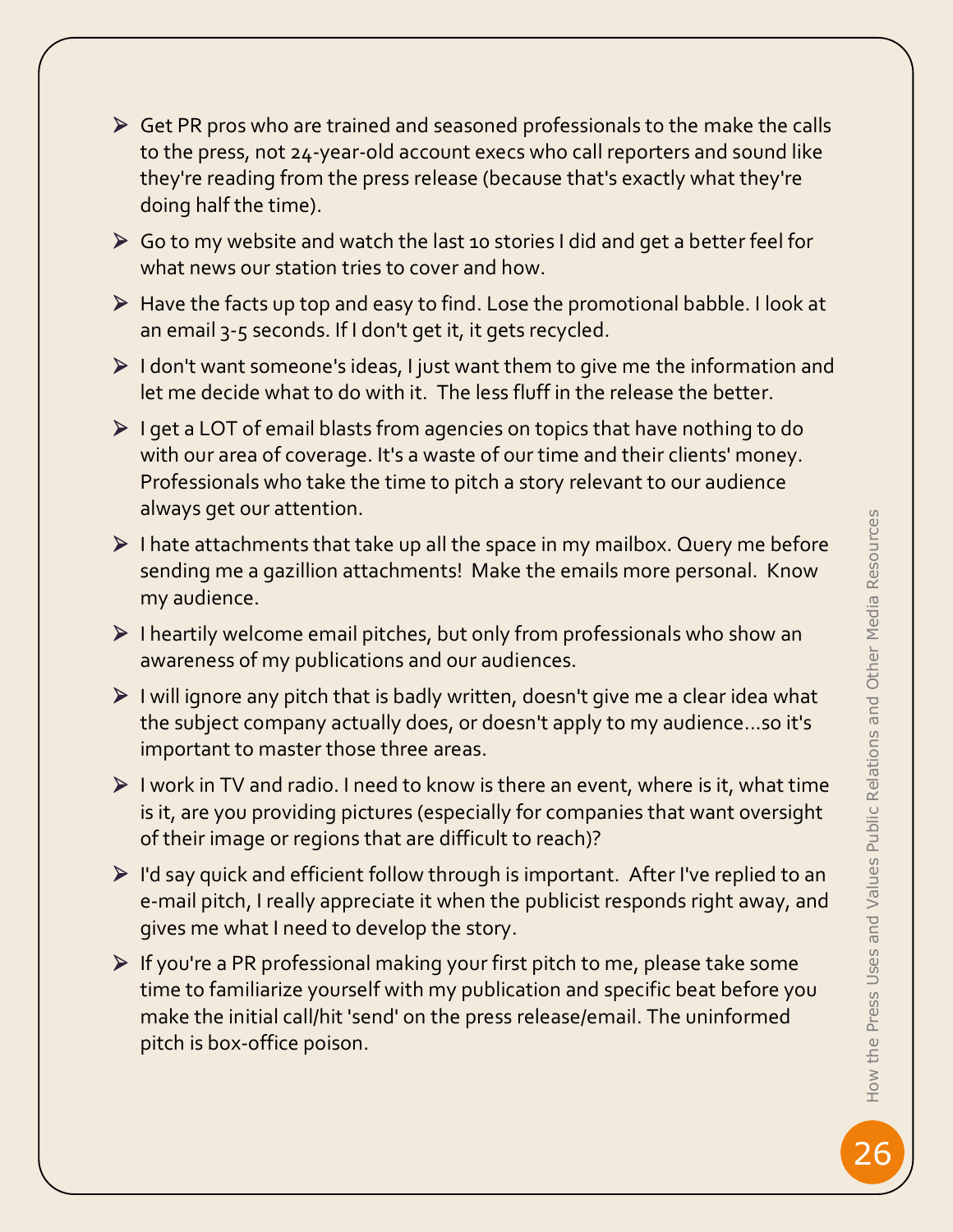- Improve targeting of lists. I get too many irrelevant messages, and too many messages that should be directed to me go to colleagues having different beats.
- $\triangleright$  Include Web site addresses of relevant companies mentioned. Relate relevance to my readers.
- $\triangleright$  Including the 5Ws in the first paragraph; toning down the promotional speak enough so I can understand what the real story is.
- $\triangleright$  Keep it short and to the point. Many editors, such as myself, receive several hundred emails a day, so get to the point in the first or second line.
- $\triangleright$  Keep it short. \* Use bullet points when possible \* Always include contact name, number, and email \* Make the boilerplate clear and concise as to what the company/organization is and where it is located. Avoid being ambiguous and adjectives in general.
- $\triangleright$  Know the media you are sending this to and understand the different ways we have to deliver information today. We are a print magazine, but we now have audio and video feeds via internet, electronic newsletters, a TV affiliate, etc.
- Learn your geography, especially out west. My newspaper serves a region of close to 1 million people, but it's not San Francisco or Los Angeles. It has its unique demographics that aren't that difficult to get a handle on with a little research
- Less broadcast stuff, more targeted to my publications. Smarter pitches. Not using pitches to sell products or services -- just the story, please. More professional -- less amateurish. Get to the point.
- $\triangleright$  Localize the story more... Offer me people in my area about stories that have a local angle. Also, if you're promoting a product you've got to do a better job of making the prospective story more than a 2 minute commercial for your product.
- $\triangleright$  More and more diverse quotes; analyst or other third-party comments in press releases. Info on primary customers or users of the product, so features and benefits are put in context.
- More stories; more stories; more stories! Make it easy for me!
- $\triangleright$  I prefer a strong news lead, or feature lead. Brevity (1 page) is appreciated. Image links and info is key too.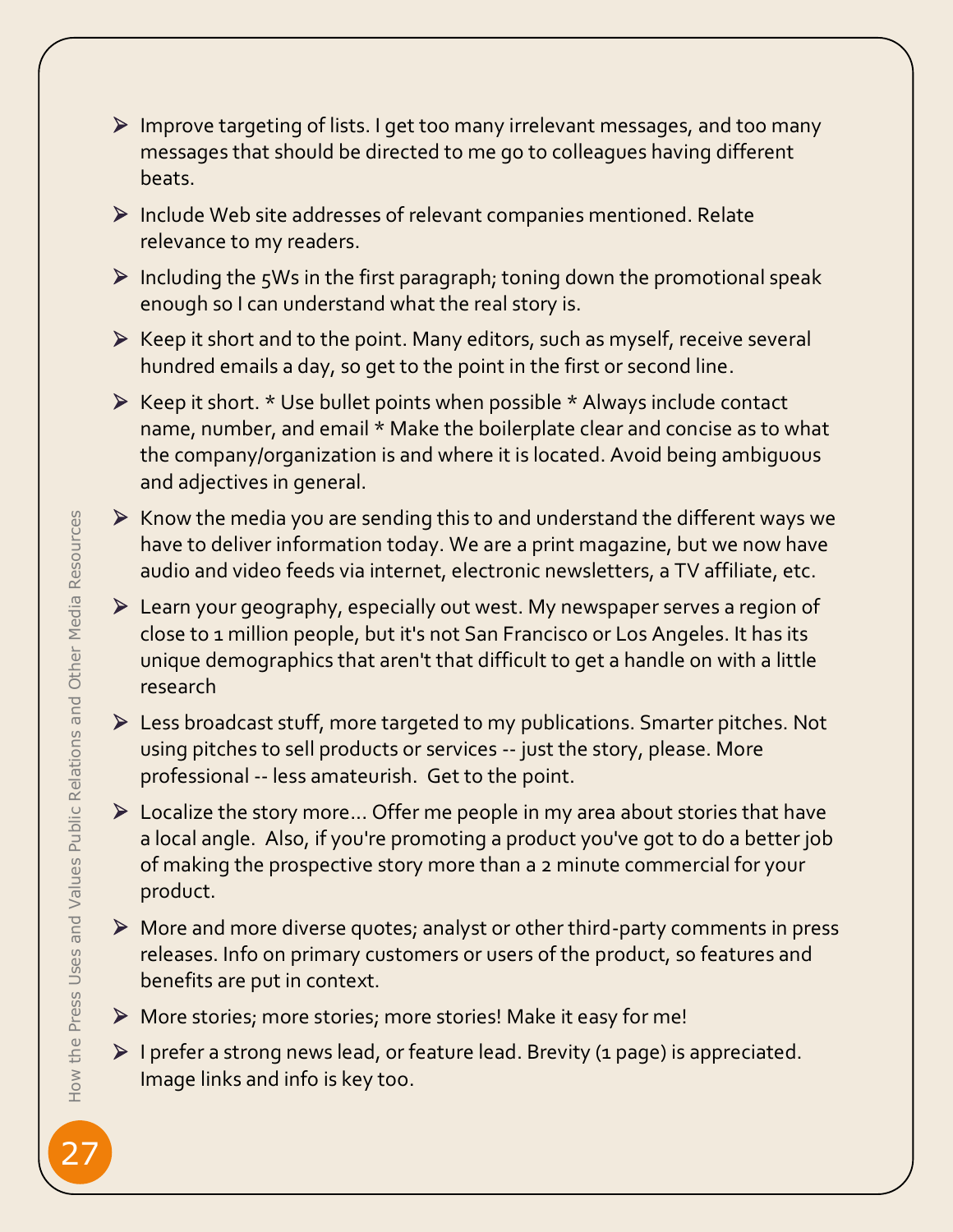- $\triangleright$  I write for a weekly trade publication, so I cover the news of the industry. I need more facts and figures, more concrete information. Fluffy, promotional pitches do me and our readers zero
- $\triangleright$  Ninety percent of the e-mail pitches I receive show an obvious lack of knowledge about our publication.
- $\triangleright$  Now that many of us write for multiple properties, ID which publication your pitch is intended for. Do you mean my magazine? Or my newsletter? Or do you think this would be a good fit for the blog?
- Pitches should go to the right person. Go online, search Google news for your subject, find out who writes about it and pitch to that person.
- Pitches should include commentary from product end-users. In my case, I want help in contacting contractors who have tried the product. This requires the agency to persuade their clients to find and/or reveal names of key endusers.
- $\triangleright$  PR professionals need to avoid clichés, tired business jargon and qualitative terms in general. Such qualitative, emotion-laden terms (i.e. wonderful, great, best, impressive, etc.) may work in advertisements but they don't work in a news story.
- $\triangleright$  PR spam gives the industry a bad name. Email lists should be cleaned so that releases and/or pitches have at least SOME relevance, particularly when sending to niche publications. Cannot stress this enough. Irrelevant pitches are not effective and do nothing.
- Press releases should be carefully proofed for typos, etc. Provide links to other Web sites where more information can be gathered about the subject.
- Provide LOCAL sources who can be interviewed. Understand that I'm not interested in generating a staff-written story on content outside our immediate region.
- $\triangleright$  Read the target publication and give them material in their style. Pitch features that fit regular elements of the magazine--basically, if you offer to do someone's job for them and do it as well as they do, you'll get ink.
- $\triangleright$  Reduce the follow-up. No response is a response.
- $\triangleright$  Reference availability of quotable sources outside client or immediate company who can weigh in on the announcement….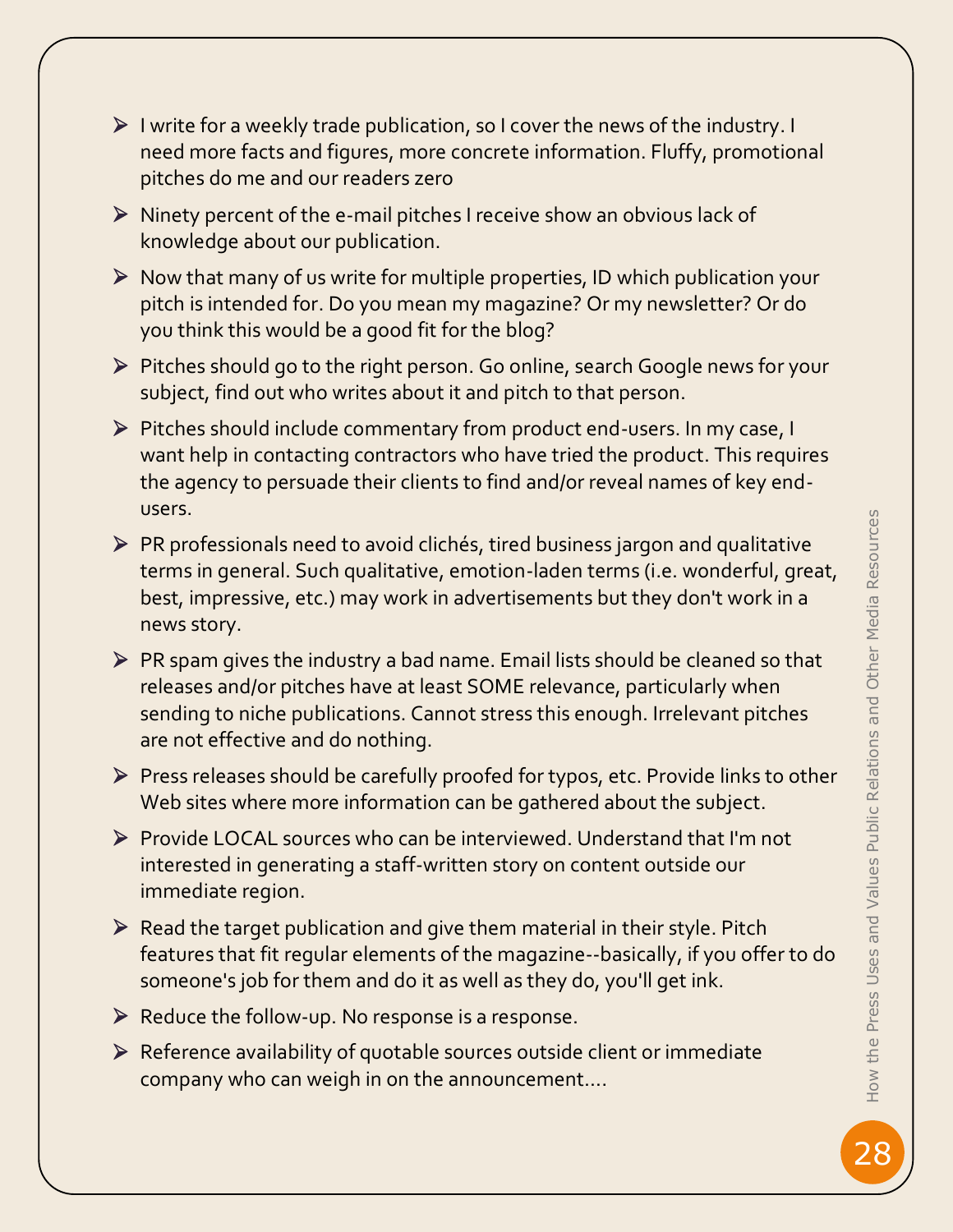- $\triangleright$  Releases that get to the point work the best. I delete promotional-sounding pitches fast. A time element is key. Less attachments. Less fancy decoration.
- $\triangleright$  Seriously consider whether something is worth a story, or whether you'd have a better chance of informing people by placing an advertisement. A new juice, toy, skin care product is not news, even for a feature section.
- State the NEWS upfront. Give stats, study specifics high up. Answer the question: "Why is this important now"?
- Statistics, statistics, statistics, please! Incorporating research from thirdparties is always great.
- $\triangleright$  Subject lines should be short and to the point.
- The biggest issue is professionalism. I receive countless pitches with typos or formatting issues that make the item and the person sending it appear to lack in quality.
- $\triangleright$  Know what type of news an organization does on a daily basis. The pitcher should be familiar with franchises. This is easy to do know that most television stations have better websites.
- $\triangleright$  The person pitching should have checked out my web site to make sure the caliber of guest (or story) they are pitching is at the level of the rest of the guests and stories we've covered.
- $\triangleright$  The shorter the better. If you're talking product, include a photo.
- $\triangleright$  The subject line should always say what release is about -- don't leave it blank or say "press release" in subject line. I get thousands of emails. I need to know what your email is about before I will spend my precious time opening it.
- $\triangleright$  If I received two or three news releases in a row from the same source that are irrelevant, I start deleting emails from that source without reading them.
- $\triangleright$  They should actually read my Cision profile and actually look at the website before pitching something to me.
- $\triangleright$  Think of my point of view as an editor looking to capture the undivided attention of a reader/user. Ask: What makes this story impossible to ignore?
- $\triangleright$  This is a new era of information sharing. PR should stop acting as such stalwart gatekeepers. You're not the law. We'll find what we need--probably at your competitor--so get off your high-horse. Almost all publicity is good publicity.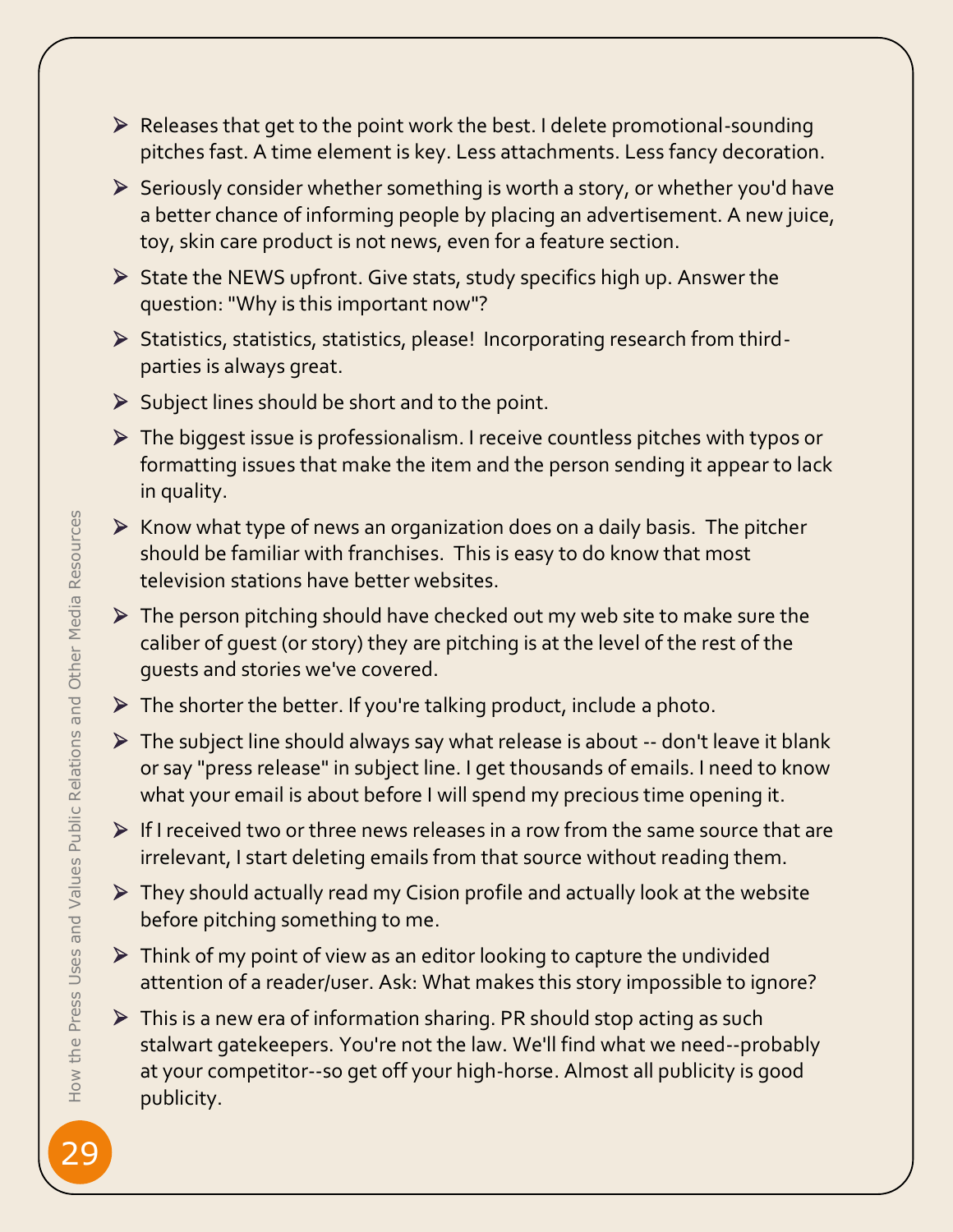30 How the Press Uses and Values Public Relations and Other Media Resources How the Press Uses and Values Public Relations and Other Media Resources

- Understand my business and don't act surprised or offended if I don't agree that your client/product/idea is worthy of coverage in my publication.
- $\triangleright$  We are a local newspaper. Information about a business on the opposite side of the country is useless to me and wastes my time.
- Access readily available magazine/audience background details on website. If not confident of subject's relevance to the audience, frame pitch in terms of "We thought perhaps there is some potential here with your readers."
- $\triangleright$  Always add material at the bottom outlining who the company is and what they do so we can tell if they are relevant to our industry. Identify the headquarters of the company. Ensure that all your facts are correct and spelled correctly.
- $\triangleright$  Answer questions honestly (ha). Be more accessible. If we have questions and you don't know the answer, say "I don't know, but I'll look into it." Don't just ignore the questions or wait to respond until you find an answer.
- Be more specific in going after your target audience. A business reporter in Omaha couldn't care less about a fashion event in L.A.
- Be respectful of deadlines, answer follow-up questions promptly, and provide requested photos in printable format with captions. Provide after-hours contact info.
- $\triangleright$  Be straightforward; don't try to be cute. And here's the big thing. Don't use jargon. A tech company release that starts talking about solutions sends me right to the delete button. Be clear; write in English; understand what you are trying to convey.
- $\triangleright$  Call us sometimes.
- $\triangleright$  Check mailing lists. It is not necessary to send the same copy to everyone on staff at a publication. We know how to share with each other. When in doubt, choose the editor. Duplicates just waste our time.
- $\triangleright$  Do not place phone calls to follow up on emails.
- Do not send PDF attachments. Have links to easily download accompanying photos. Attach clean Word or RTF documents. Do not use default e-mail Verdana typeface. Use Arial or Times. Make it easy to copy and paste text.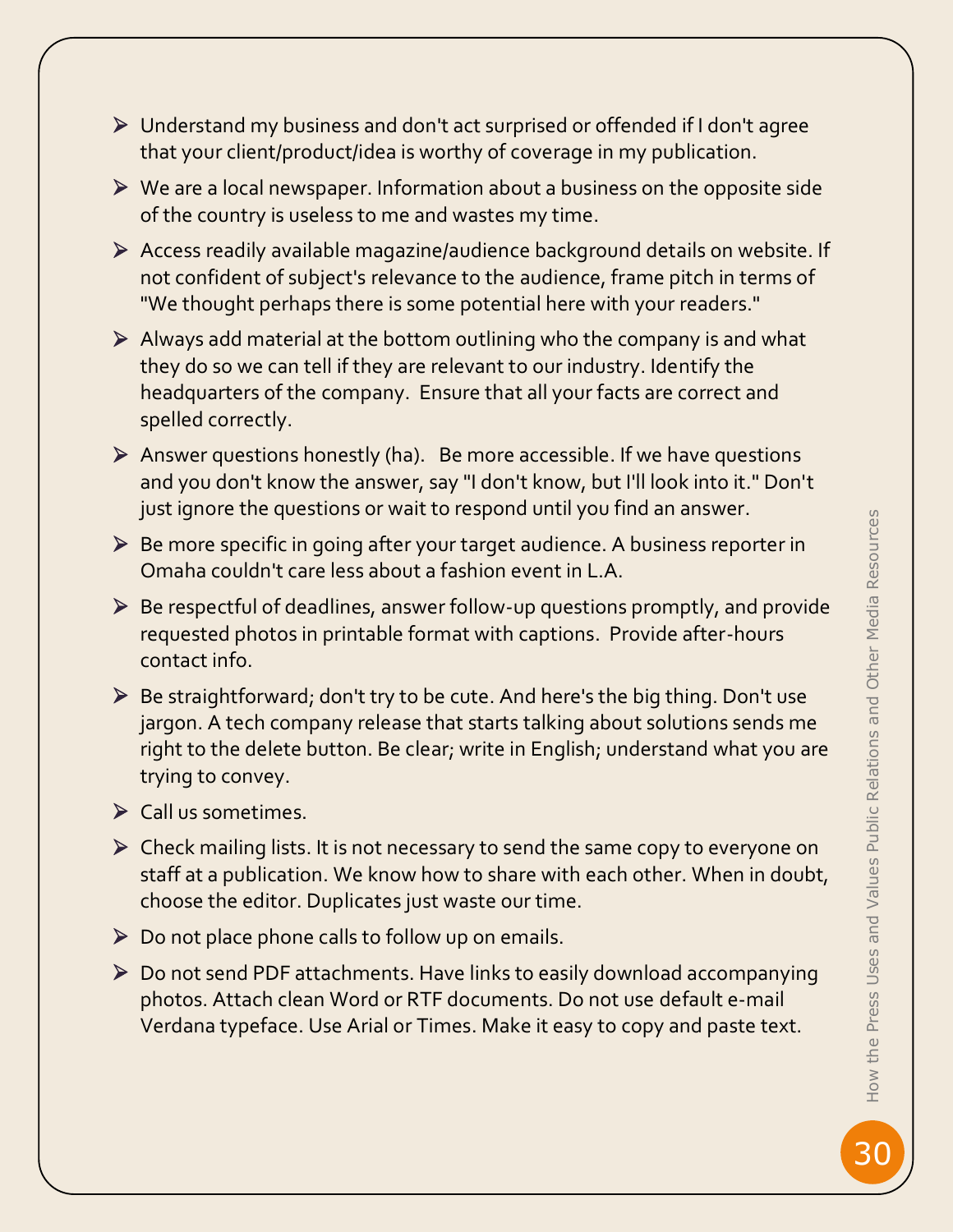- Don't hound editors with pitches; i.e. don't call me five minutes after sending an e-mail. That is a great way to never hear from me. If I am interested, I will contact you. Keep in mind, that on any given day I can receive 100 pitches....
- $\triangleright$  Every news outlet is different and requires individual attention.
- Factual, unembellished material always is appreciated and frequently used. We can spot too heavily spun releases. Timely material is key.
- $\triangleright$  First, they can check and see if your location is relevant to whatever it is they are pitching. At least once a day I get a call about a "local" event ... it only takes a few seconds to ferret out that "local" is 100 miles away. There are maps ...use them.
- Flash web sites and graphic heavy e-mailed press releases are horrible. They're just bells and whistles that are a profound waste of my time.
- Follow up calls are vital. While I wouldn't follow up every PR, I would target the publications most likely to be interested in that release and call. Often, as editors, we'll have question or two.
- Follow-up calls are distracting and unnecessary. Generally, if I'm pitched something I am interested in, I will follow up. If not, the "attack on all fronts" method only results in my frustration with the agency that contacts me.
- Follow-up calls are effective. Annoying follow-up e-mails are not.
- For online media pros, offering graphics to go with stories or offering more technical and less "business" angles would be welcome.
- Here is a simple question seldom asked: "Have I reached you at convenient time?" I am glad to help people, but when I am busy, I am busy. Before you dump the scut work off the newest person, provide some guidance. Don't make me teach your newbies.
- $\triangleright$  I actually receive a lot of good press materials. Just keep it simple, offer links to multimedia, make it clear where the information is coming from.
- $\triangleright$  I definitely like receiving press releases with links to photos, audio, video, websites, pdf files, etc.
- ▶ I like art (graphics, photos) available if I choose to use a story. But I hate having to spend my time chasing down photos or details by visiting multiple Web sites. If you think I might be interested, offer to email the art or put it on one site to visit.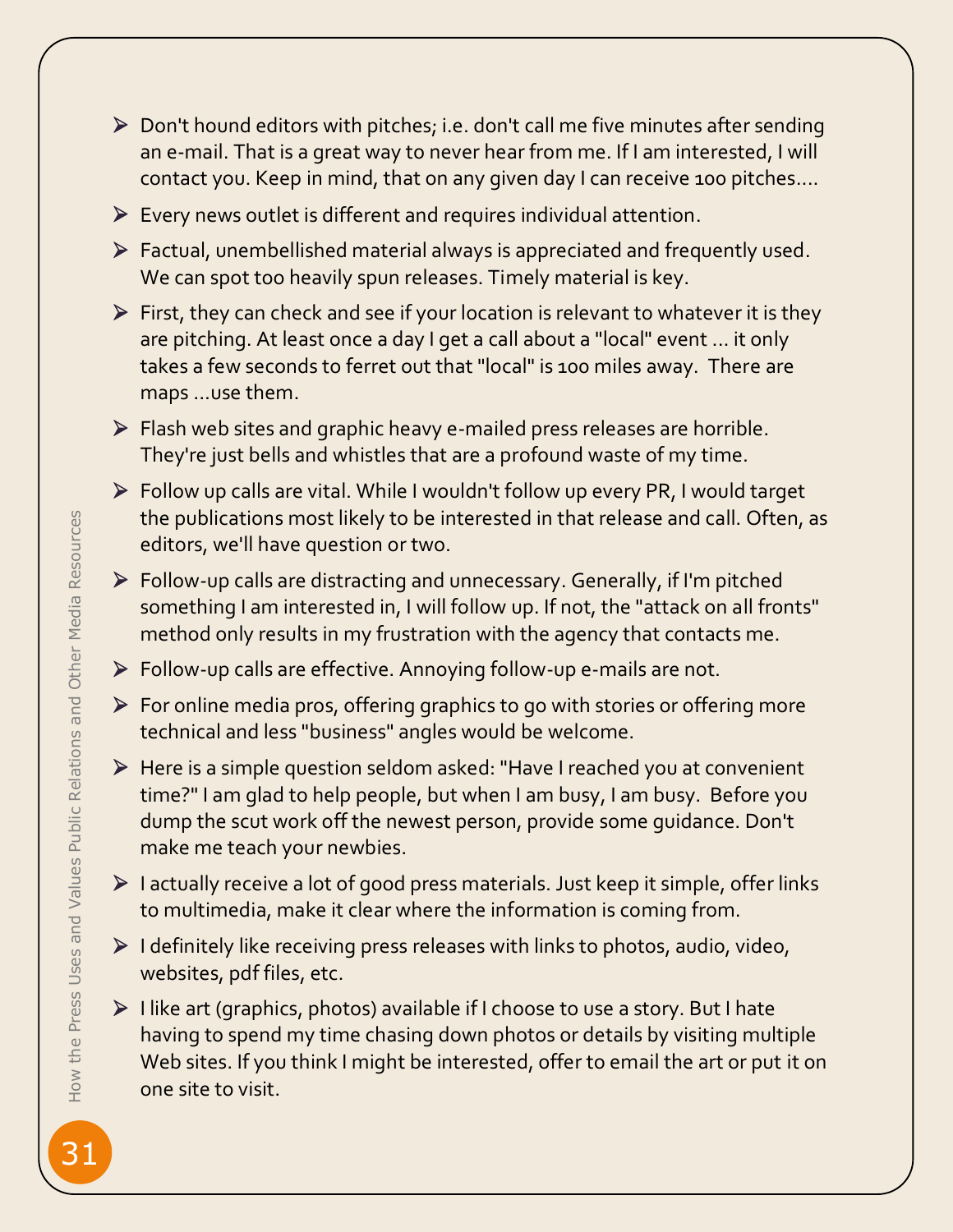- $\triangleright$  I recognize that you serve two audiences: me and your client. Don't be insulted when we don't respond to what you think is the best invention since the wheel!
- $\triangleright$  If you don't know me, don't use my first name when talking to me. That's for friends, colleagues and family. We are the media. Even B-to-B media execs are made up of regular people who think like regular people, not corporate types.
- $\triangleright$  I'm all in favor of print media using more audio and video on their websites  $-1$ create podcasts myself -- but I don't want to receive PR material that requires me to listen or watch a story pitch
- $\triangleright$  In these days of instantaneous 24-hour news and information availability, we need communications professionals who are accessible and responsive in a timely fashion -- which means immediately during business hours and often beyond 5 p.m.
- $\triangleright$  Include the links to the organizations cited in the news release, and not just the link to your own product.
- $\triangleright$  It's also important for a PR person to respect deadlines and to be available by phone and work quickly. I really resent cold calls when I am on deadline. Better to just send an e-mail and ask if there is a time we can talk.
- Join the digital revolution! No more snail mail! Use push technology to send me press releases! Don't use services that require me to go out and get the release--if you want my attention, give me the information at my fingertips!
- $\triangleright$  Know the magazine's audience and style. It's as simple as picking up a magazine or going online to find it. Not necessary to send a detailed outline. By the time an outline is written, the article could be written and submitted.
- $\triangleright$  My old journalism teacher had one rule he urged us to follow: "Accuracy, Brevity, Clarity" It holds true no matter who's doing the writing. If you are trying to present a complicated or technical issue, make sure it's written for the average person.
- $\triangleright$  No phone calls to inquire if we received the press release! E-mail is the best communication. I respond to interview requests in as timely a way as possible.
- $\triangleright$  Our newspaper, like many others, is getting more local all the time. If you are going to pitch me something from outside my circulation area, give some thought to how I might be able to localize it.